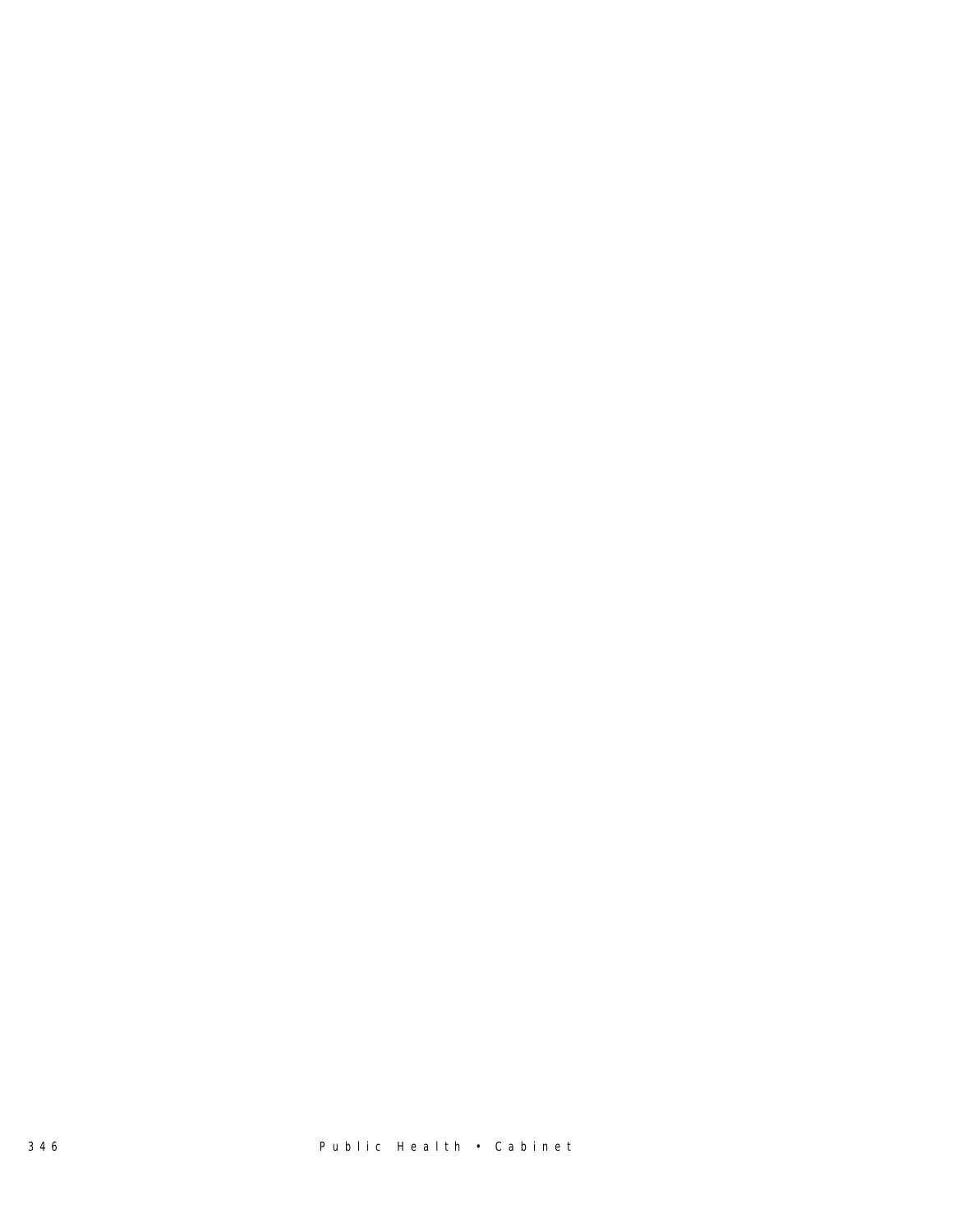## Public Health Commission

#### *Barbara Ferrer, Executive Director*

### *Cabinet Mission*

The Boston Public Health Commission ensures the preservation of accessible, high quality, and community-based health care to Boston residents regardless of ability to pay. The overall mission of the Boston Public Health Commission is to protect, preserve and promote the health and well being of Boston residents, particularly those who are most vulnerable. Our mission is met through the provision and support of accessible, high quality and community based health care, disease and injury prevention, health promotion and health education. In fulfillment of its mission, the Commission works collaboratively with area hospitals, community health centers and community based organizations to foster access to health services for the culturally and economically diverse communities of Boston.

| <b>Operating Budget</b>            | Program Name                    | Total Actual '05 | Total Actual '06 | Total Approp '07    | <b>Total Budget '08</b> |
|------------------------------------|---------------------------------|------------------|------------------|---------------------|-------------------------|
|                                    | <b>Public Health Commission</b> | 60,568,437       | 61,300,000       | 63,571,000          | 65,422,057              |
|                                    | <b>Total</b>                    | 60,568,437       | 61,300,000       | 63,571,000          | 65,422,057              |
| <b>Capital Budget Expenditures</b> |                                 | Actual 05        | Actual 06        | <b>Estimated 07</b> | Projected 08            |
|                                    | Public Health Commission        | 3.311.663        | 3,395,675        | 275,000             | 450,000                 |
|                                    | <b>Total</b>                    | 3,311,663        | 3,395,675        | 275,000             | 450,000                 |
| <b>External Funds Expenditures</b> |                                 | Total Actual '05 | Total Actual '06 | Total Approp '07    | <b>Total Budget '08</b> |
|                                    | <b>Public Health Commission</b> | 40,518,923       | 44,400,111       | 42,311,744          | 39,587,068              |
|                                    | <b>Total</b>                    | 40,518,923       | 44,400,111       | 42,311,744          | 39,587,068              |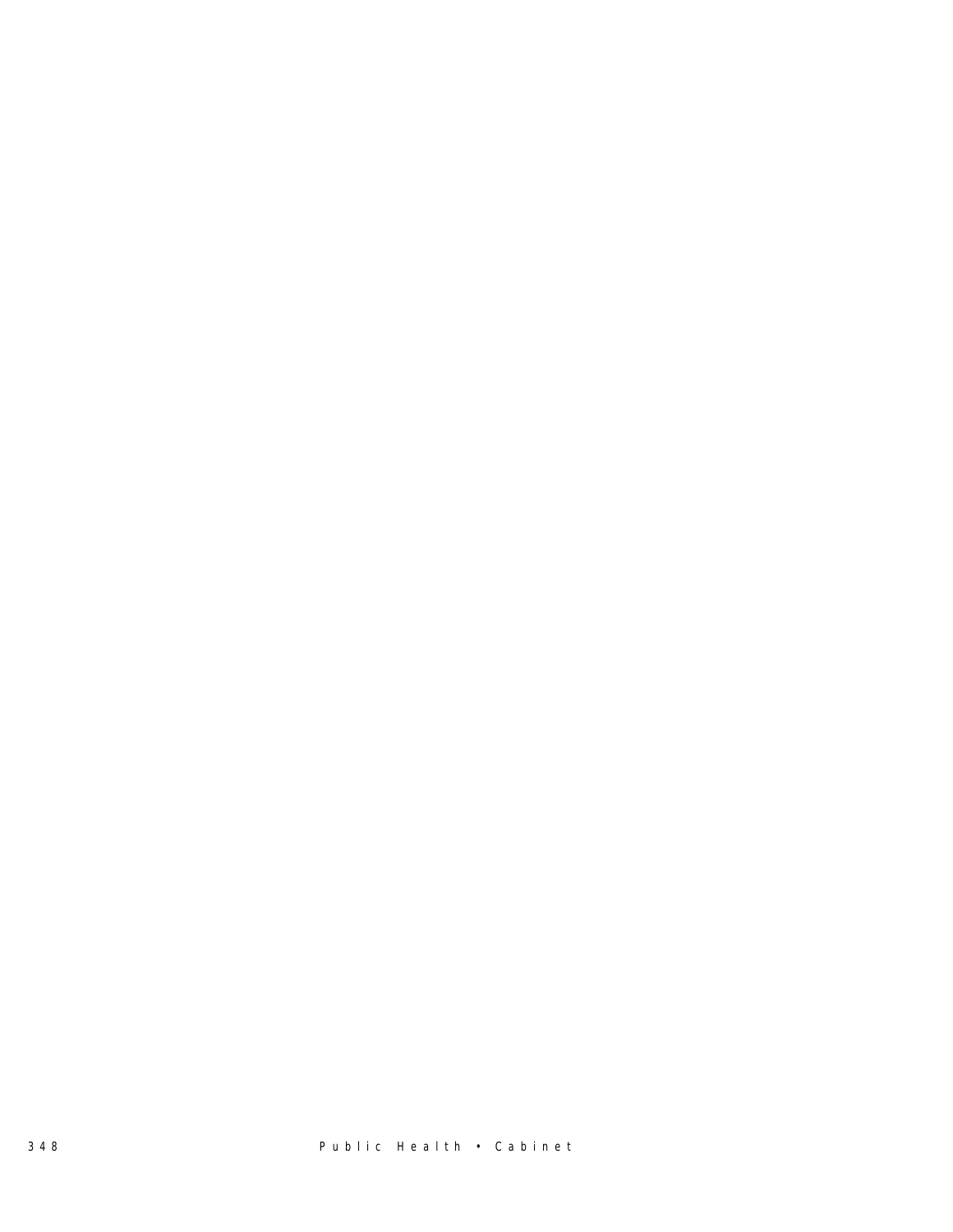## Public Health Commission Operating Budget

### *Barbara Ferrer, Executive Director Appropriation: 620*

## *Department Mission*

The mission of the Boston Public Health Commission is to protect, preserve and promote the health and well being of Boston residents, particularly those who are most vulnerable. Our mission is met through the provision and support of accessible, high quality and community-based health care, disease and injury prevention, health promotion, education, planning and regulation and policy development and implementation. In the fulfillment of our mission, the Commission works collaboratively with the residents of the City, as well as with area hospitals, community health centers and other community-based organizations, to foster access to public health services for the culturally and economically diverse communities of Boston.

## *FY08 Performance Strategies*

- To prevent disease, address emerging health care crises, and increase access to critical health services.
- To eliminate racial and ethnic health disparities through community partnerships and programs to reduce breast and cervical cancer among women of African descent, reduce cardiovascular disease and diabetes, increase immunization rates among African-American elders, and reduce infant mortality. These initiatives complement existing programs with similar goals, such as the Women's Health Demonstration Project and Healthy Baby/Healthy Child.
- Coordinate preparedness work of public health with healthcare and public safety partners in Boston to prevent, prepare for, respond to and recover from terrorist incidents and other public health emergencies, especially those incidents involving weapons of mass destruction.

| <b>Operating Budget</b> | Program Name                                                       | Total Actual '05                                   | Total Actual '06                                    | Total Approp '07                                    | Total Budget '08                                    |
|-------------------------|--------------------------------------------------------------------|----------------------------------------------------|-----------------------------------------------------|-----------------------------------------------------|-----------------------------------------------------|
|                         | <b>Public Health Services</b><br>Administration<br>Property<br>EMS | 30.816.328<br>15.446.071<br>4.565.607<br>9.740.431 | 31.370.617<br>13,935,923<br>5.666.661<br>10.326.799 | 32.816.245<br>15,239,871<br>4.637.413<br>10.877.471 | 34.985.662<br>14.824.789<br>4.232.937<br>11.378.669 |
|                         | Total                                                              | 60.568.437                                         | <i><b>61,300,000</b></i>                            | 63,571,000                                          | 65.422.057                                          |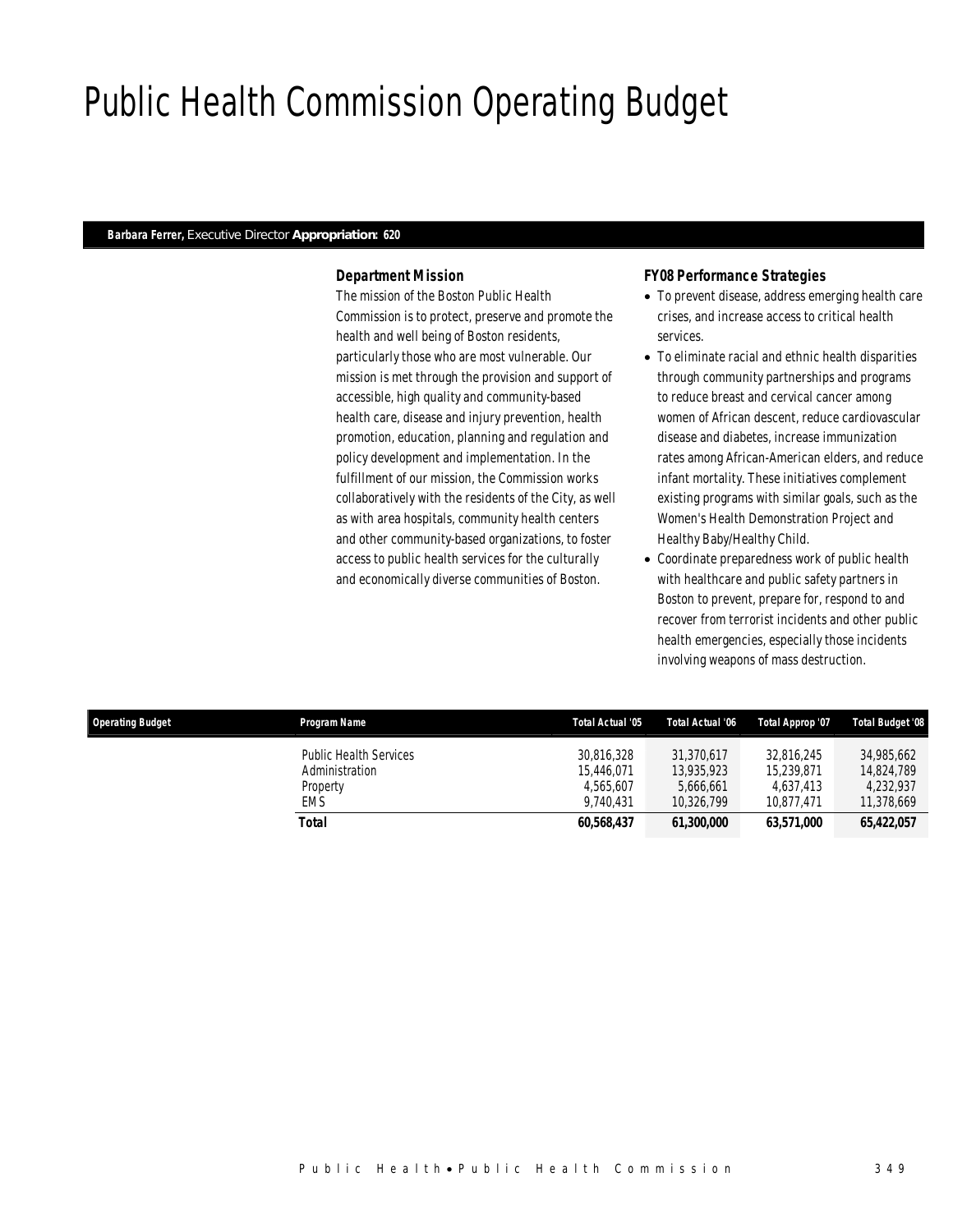## Public Health Commission Operating Budget



### *Authorizing Statutes*

• Enabling Act, Ch. 147, Acts of 1995.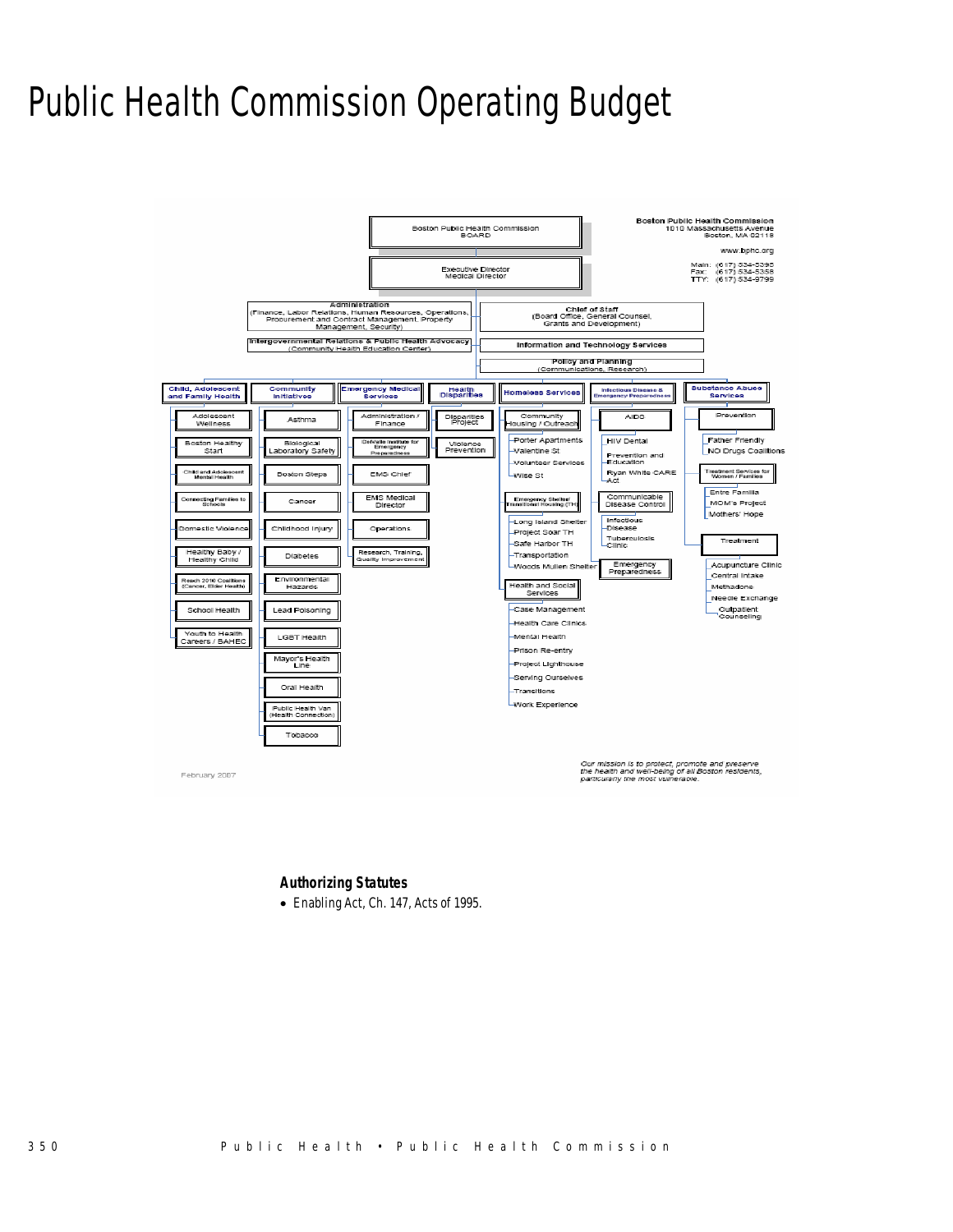## Department History

|                                                                        | <b>FY05</b>         |          | <b>FY06</b>         |          | FY07                 |          | <b>FY08</b>          |
|------------------------------------------------------------------------|---------------------|----------|---------------------|----------|----------------------|----------|----------------------|
| PUBLIC HEALTH SERVICES                                                 | <b>Expenditures</b> |          | <b>Expenditures</b> |          | Appropriation        |          | <b>Budget</b>        |
| AIDS Programs                                                          | \$<br>2,405,029     | \$       | 2,426,385 \$        |          | 2,521,111            | \$       | 2,530,064            |
| CDC Control Program                                                    | \$<br>1,105,054     | \$       | 1,254,624           | \$       | 1,111,806            | \$       | 1,420,223            |
| <b>CDC Division</b>                                                    | \$<br>362,583       | \$       | 380,731             | \$       | 411,478              | \$       | 120,956              |
| <b>CDC/TB Clinical Surveillance</b>                                    | \$<br>263,840       | \$       | 208,845             | \$       | 191,009              | \$       |                      |
| <b>HIV Dental</b>                                                      | \$                  | \$       | ä,                  | \$       |                      | \$       | ÷                    |
|                                                                        | \$<br>÷             | \$       | ÷                   | \$       |                      | \$       |                      |
| State of Emerg for Communities of Color<br><b>Tuberculosis Control</b> | \$<br>524,017       | \$       | 439,436             | \$       | 100,000              | \$       | 100,000              |
| <b>Total Infectious Diseases Bureau</b>                                | \$<br>4,660,523     | \$       | 4,710,021           | \$       | 518,563<br>4,853,967 | \$       | 748,675<br>4,919,918 |
| Asthma Prevention & Control                                            | \$<br>152,145       | \$       | 300,465             | \$       | 322,614              | \$       | 318,528              |
| Boston Centers for Youth & Families                                    | \$                  | \$       |                     | \$       |                      | \$       |                      |
| Boston Tobacco Control                                                 | \$<br>173,236       | \$       |                     | \$       | 135,830              | \$       | 137,558              |
| <b>Cancer Prevention &amp; Control</b>                                 | \$<br>217,409       | \$       | 100,723             | \$       | 169,630              | \$       | 147,879              |
| Cardiovascular Health                                                  | \$<br>20,845        | \$       | 394                 | \$       |                      | \$       |                      |
| Childhood Injury Prevention                                            | \$<br>÷,            | \$       | 266,635             | \$       | 256,096              | \$       | 257,889              |
| <b>Community Initiatives Bureau</b>                                    | \$<br>1,052,380     | \$       | 1,007,806           | \$       | 1,014,608            | \$       | 917,492              |
| <b>Community Oral Health</b>                                           | \$                  | \$       |                     | \$       |                      | \$       |                      |
| <b>Disparities</b>                                                     | \$<br>÷             | \$       | 386,491             | \$       | 496,144              | \$       | $\sim$               |
| <b>Elder Health</b>                                                    | \$<br>74,086        | \$       | 49,023              | \$       | 91,138               | \$       | 4,318                |
| <b>Health Line</b>                                                     | \$                  | \$       | 421,855             | \$       | 424,190              | \$       | 462,131              |
| <b>LGBT</b>                                                            | \$<br>48,971        | \$       | 67,143              |          |                      |          |                      |
| Office of Environmental Health                                         | \$<br>514,906       |          | 280,087             | \$<br>\$ | 68,455               | \$       | 69,199               |
| Office of Environmental Health - Hazards                               | \$                  | \$<br>\$ |                     |          | 161,071              | \$<br>\$ | 281,783              |
|                                                                        | \$<br>560,807       |          | 624,744             | \$       | 640,102              |          | 647,157              |
| Office of Environmental Health - Lead                                  | 863,135             | \$       | 776,634             | \$       | 796,646              | \$       | 805,503              |
| <b>Tobacco Control</b>                                                 |                     | \$       | 226.378             |          |                      |          |                      |
| <b>Total Community Initiatives Bureau</b>                              | \$<br>3,677,920     | \$       | 4,508,378 \$        |          | 4,576,524 \$         |          | 4,049,437            |
| <b>Adolescent Wellness</b>                                             | \$<br>860,561       | \$       | 890,955             | - \$     | 839,007              | \$       | 919,401              |
| <b>Boston Healthy Start</b>                                            | \$<br>170,789       |          |                     | \$       |                      | \$       |                      |
| Child, Adolescent & Family Health                                      | \$<br>287,953 \$    |          | 504,977             | \$       | 430,770              | \$       | 863,982              |
| Childhood Injury Prevention                                            | \$<br>254,040       |          |                     | \$       |                      | \$       | ٠                    |
| Domestic Violence Prevention                                           | \$<br>373,058 \$    |          | 374,723             | \$       | 475,385              | \$       | 443,004              |
| <b>Health Line</b>                                                     | \$<br>420,881       | \$       | $(42)$ \$           |          |                      | \$       |                      |
| Healthy Baby/Healthy Child                                             | \$<br>3,553,912     | \$       | 3,362,943           | \$       | 3,712,316            | \$       | 3,610,298            |
| <b>Mental Health</b>                                                   | \$                  | \$       | 88,662              | \$       | 180,614              | \$       | 111,151              |
| School Based Health                                                    | \$<br>2,156,266     | \$       | 1,112,288           | \$       | 2,198,435            | \$       | 2,205,691            |
| Youth Development Outreach Network                                     | \$                  | \$       |                     | \$       |                      | \$       | 690,000              |
| Youth to Health Careers/BAHEC                                          | \$<br>206,584       | \$       | 858,751             | \$       | 183,420              | \$       | 185,145              |
| Total Child, Adolescent & Family Health Bureau                         | \$<br>8,284,044     | \$       | 7,404,476           | \$       | 8,019,947            | \$       | 9,028,672            |
| <b>Homeless Services Bureau</b>                                        | \$<br>4,337,962 \$  |          | 4,168,977 \$        |          | 4,355,195 \$         |          | 4,395,788            |
| <b>Entre Familia</b>                                                   | \$<br>98.779        | \$       | 118,828             | - \$     | 86,325               | \$       | 86,325               |
| <b>Father Friendly</b>                                                 | \$                  | \$       | 133,431             | \$       | 172,620              | \$       | 174,431              |
| Moms Project                                                           | \$<br>219.434       | \$       | 195,790             | \$       | 301,494              | \$       | 304,785              |
| Services for Families in Recovery                                      | \$                  | \$       |                     | \$       |                      | \$       |                      |
| Substance Abuse Prevention & Treatment                                 | \$<br>1,664,412     | \$       | 408,763             | \$       | 1,480,618            | \$       | 1,442,189            |
| Substance Abuse Services Bureau                                        | 352,413 \$          |          | 1,845,665 \$        |          | 351,301              |          | 410,288              |
| <b>Total Substance Abuse Services Bureau</b>                           | \$<br>2,335,038 \$  |          | 2,702,477 \$        |          | 2,392,357 \$         |          | 2,418,017            |
| <b>Disparities</b>                                                     |                     | \$       |                     | \$       |                      | \$       | 624,938              |
| <b>Violence Prevention</b>                                             |                     | \$       |                     | \$       |                      | \$       | 88,426               |
| <b>Total Health Disparities</b>                                        |                     | \$       |                     | \$       |                      | \$       | 713,364              |
| <b>Community Health Centers</b>                                        | \$<br>4,973,606 \$  |          | 4,853,802 \$        |          | 4,982,994 \$         |          | 5,047,553            |
| Community Health Education Center (CHEC)                               | \$<br>427,008 \$    |          | 429,909 \$          |          | 471,452 \$           |          | 474,335              |
| Information Systems                                                    | \$<br>731,329 \$    |          | 893,618 \$          |          | 748,626 \$           |          |                      |
| Information Technology                                                 | \$<br>1,175,514 \$  |          | 1,171,081 \$        |          | 1,246,680 \$         |          | 1,953,652            |
| PH Program Operations                                                  | \$<br>1,189,731 \$  |          | 1,382,491 \$        |          | 1,358,820 \$         |          | 1,825,895            |
| Research                                                               | \$<br>928,905 \$    |          | 1,006,420 \$        |          | 1,162,604 \$         |          | 1,243,526            |
| <b>Total Public Health Service Centers</b>                             | \$<br>9,426,093 \$  |          | 9,737,321 \$        |          | 9,971,177 \$         |          | 10,544,962           |
| <b>Total Public Health Services Expenditures</b>                       | \$<br>32,721,580 \$ |          | 33,231,650 \$       |          | 34,169,167 \$        |          | 36,070,158           |
| Public Health Program Revenue                                          | \$<br>1,905,252 \$  |          | 1,861,033 \$        |          | 1,352,922 \$         |          | 1,084,496            |
| TOTAL PUBLIC HEALTH SERVICES                                           | \$<br>30,816,328 \$ |          | 31,370,617 \$       |          | 32,816,245 \$        |          | 34,985,662           |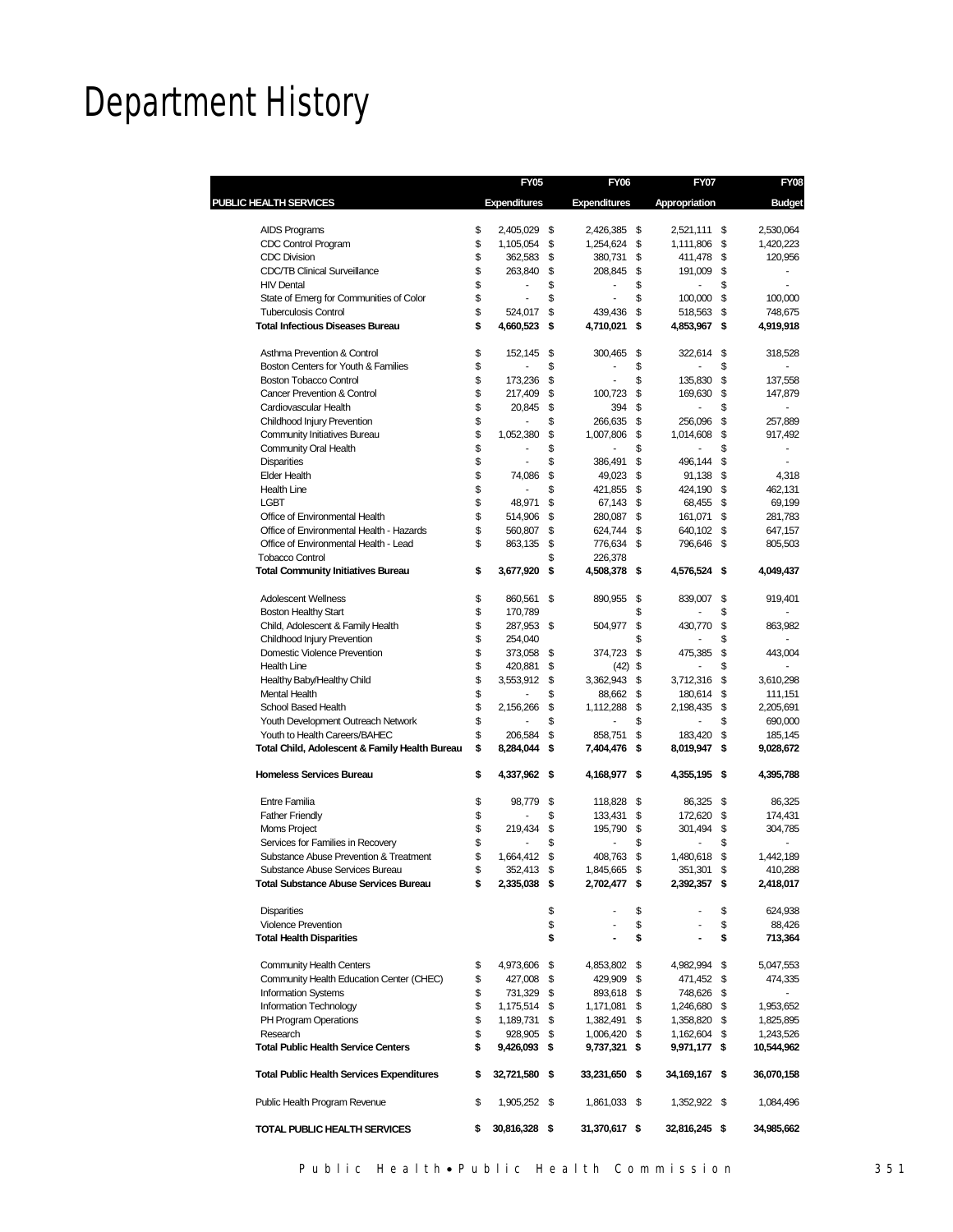| <b>ADMINISTRATION</b> |                                    | <b>FY05</b><br><b>Expenditures</b> | <b>FY06</b><br><b>Expenditures</b> | <b>FY07</b><br>Appropriation |      | <b>FY08</b><br><b>Budget</b> |
|-----------------------|------------------------------------|------------------------------------|------------------------------------|------------------------------|------|------------------------------|
|                       | <b>Administration Expenditures</b> | \$<br>4.882.450 \$                 | 5.038.904 \$                       | 4.514.683                    | \$   | 4,254,965                    |
|                       | Administration Revenue             | \$<br>2.482.474 \$                 | 3.045.340 \$                       | 650.000                      | - \$ | 650,000                      |
|                       | <b>TOTAL ADMINISTRATION</b>        | 2.399.976 \$                       | 1,993,564 \$                       | 3,864,683                    | \$   | 3,604,965                    |
|                       |                                    |                                    |                                    |                              |      |                              |

|     |                                    | <b>FY05</b>                 | <b>FY06</b>                 |      | <b>FY07</b>                  |    | FY08                         |
|-----|------------------------------------|-----------------------------|-----------------------------|------|------------------------------|----|------------------------------|
|     | PROPERTY DIVISIONS                 | <b>Expenditures</b>         | <b>Expenditures</b>         |      | Appropriation                |    | <b>Budget</b>                |
|     | <b>Albany Street Campus</b>        | \$<br>291,391               | \$<br>108,282 \$            |      | 395,343                      | \$ | 391,076                      |
|     | Long Island Campus                 | \$<br>2,440,456             | \$<br>2,739,522             | \$   | 2,940,540                    | \$ | 2,582,224                    |
|     | Mattapan Campus                    | \$<br>303,206 \$            | 322,049                     | \$   | 302,579                      | \$ | 273,868                      |
|     | Northampton Square                 | \$<br>4,245,566 \$          | 3,581,070                   | \$   | 3,505,290                    | \$ | 3,510,262                    |
|     | Off-site                           | \$<br>21,614                |                             | \$   |                              | \$ |                              |
|     | Projects                           | \$                          | \$<br>1,394,195             | \$   |                              | \$ |                              |
|     | Property Administration            | \$<br>636,657               | \$<br>644.842               | \$   | 448,738                      | \$ | 450,559                      |
|     | Security Administration            | \$<br>2,035,525             | \$<br>2,096,375             | \$   | 2,268,703                    | \$ | 2,248,727                    |
|     | <b>Total Property Expenditures</b> | \$<br>9,974,415 \$          | 10,886,335 \$               |      | 9,861,193 \$                 |    | 9,456,716                    |
|     | <b>Property Revenue</b>            | \$<br>5,408,808 \$          | 5,219,674 \$                |      | 5,223,780 \$                 |    | 5,223,780                    |
|     | <b>TOTAL PROPERTY</b>              | \$<br>4,565,607 \$          | 5,666,661 \$                |      | 4,637,413 \$                 |    | 4,232,936                    |
| EMS |                                    | <b>FY05</b><br>Expenditures | <b>FY06</b><br>Expenditures |      | <b>FY07</b><br>Appropriation |    | <b>FY08</b><br><b>Budget</b> |
|     | <b>Total EMS</b>                   | \$<br>9,740,431 \$          | 10,326,799 \$               |      | 10,877,471                   | \$ | 11,378,669                   |
|     |                                    | <b>FY05</b>                 | <b>FY06</b>                 |      | <b>FY07</b>                  |    | <b>FY08</b>                  |
|     | <b>OTHER EXPENDITURES</b>          | <b>Expenditures</b>         | <b>Expenditures</b>         |      | Appropriation                |    | <b>Budget</b>                |
|     | City of Boston GO Debt             | \$<br>1,063,932 \$          | 647,064 \$                  |      | 625,188 \$                   |    | 469,824                      |
|     | <b>BMC Consolidation Agreement</b> | \$<br>10,750,000 \$         | 10,750,000 \$               |      | 10,750,000 \$                |    | 10,750,000                   |
|     | <b>Total Other Expenditures</b>    | \$<br>11,813,932 \$         | 11,397,064 \$               |      | 11,375,188                   | Ŝ. | 11,219,824                   |
|     | Change in Fund Balance             | \$<br>1,232,163 \$          | 545,295 \$                  |      |                              | \$ |                              |
|     | <b>Grand Total</b>                 | \$<br>60,568,437            | \$<br>61,300,000            | - \$ | 63,571,000                   | \$ | 65.422.056                   |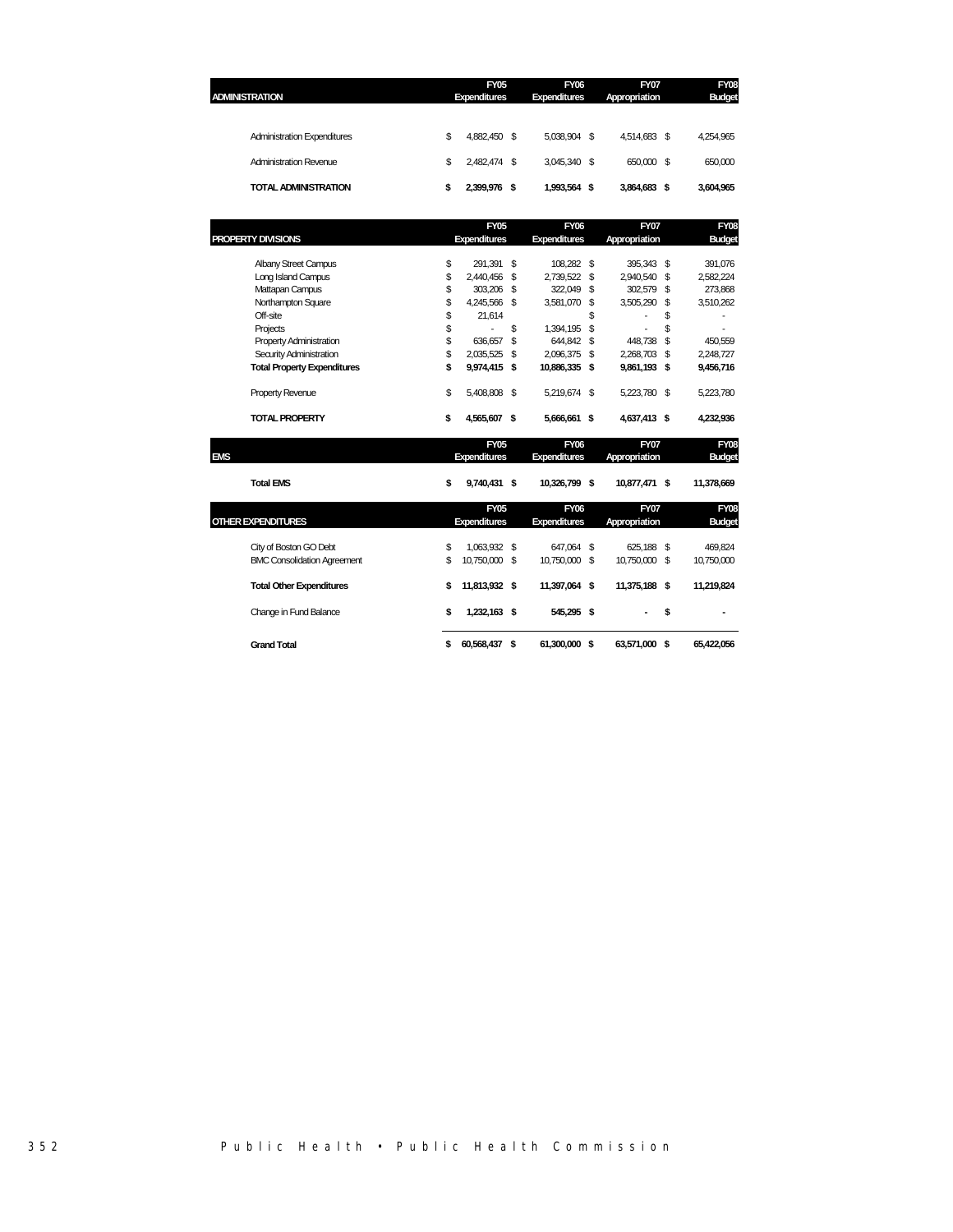## Personnel FTEs

| <b>PUBLIC HEALTH PROGRAMS</b>                                                    | <b>FY07</b><br>Internal | <b>FY07</b><br><b>External</b> | <b>FY07</b><br><b>Total</b> | <b>FY08</b><br>Internal | <b>FY08</b><br><b>External</b> | <b>FY08</b><br>Total |
|----------------------------------------------------------------------------------|-------------------------|--------------------------------|-----------------------------|-------------------------|--------------------------------|----------------------|
|                                                                                  |                         |                                |                             |                         |                                |                      |
| AIDS Program                                                                     | 11.74                   | 13.16                          | 24.90                       | 11.79                   | 15.09                          | 26.88                |
| <b>CDC Control Program</b><br><b>CDC Division</b>                                | 10.11                   | 7.60                           | 17.71                       | 11.95                   | 3.50<br>7.41                   | 15.45<br>8.41        |
| <b>CDC/TB Clinical Surveillance</b>                                              | 3.45<br>3.75            | 3.02<br>0.00                   | 6.47<br>3.75                | 1.00<br>0.00            | 0.00                           | 0.00                 |
| <b>HIV Dental</b>                                                                | 0.00                    | 3.10                           | 3.10                        | 0.00                    | 3.04                           | 3.04                 |
| <b>Public Health Preparedness</b>                                                |                         |                                |                             | 0.00                    | 7.20                           | 7.20                 |
| <b>Tuberculosis Control</b>                                                      | 4.78                    | 6.37                           | 11.15                       | 9.13                    | 5.39                           | 14.52                |
| <b>Total Infectious Disease Bureau</b>                                           | 33.82                   | 33.25                          | 67.07                       | 33.87                   | 41.63                          | 75.50                |
| Asthma Prevention & Control                                                      | 3.49                    | 1.07                           | 4.56                        | 3.52                    | 1.63                           | 5.15                 |
| Boston Tobacco Control                                                           | 1.10                    | 4.50                           | 5.60                        | 1.84                    | 5.41                           | 7.25                 |
| <b>Cancer Prevention &amp; Control</b>                                           | 2.60                    | 0.00                           | 2.60                        | 2.60                    | 0.00                           | 2.60                 |
| Cardiovascular Health                                                            | 0.00                    | 0.00                           | 0.00                        | 0.00                    | 0.00                           | 0.00                 |
| Childhood Injury Prevention                                                      | 3.95                    | 0.00                           | 3.95                        | 3.95                    | 0.00                           | 3.95                 |
| <b>Community Initiatives Bureau</b>                                              | 10.00                   | 7.69                           | 17.69                       | 10.00                   | 8.00                           | 18.00                |
| <b>Community Oral Health</b>                                                     | 0.00                    | 0.00                           | 0.00                        | 0.00                    | 0.50                           | 0.50                 |
| <b>Disparities</b>                                                               | 2.00                    | 0.00                           | 2.00                        | 0.00                    | 0.00                           | 0.00                 |
| <b>Elder Health</b>                                                              | 1.00                    | 0.00                           | 1.00                        | 0.00                    | 0.00                           | 0.00                 |
| Healthline                                                                       | 7.35                    | 0.00                           | 7.35                        | 7.85                    | 0.00                           | 7.85                 |
| <b>LGBT</b>                                                                      | 1.00                    | 0.00                           | 1.00                        | 1.00                    | 0.00                           | 1.00                 |
| Office of Environmental Health-Admin                                             | 2.00                    | 2.00                           | 4.00                        | 3.00                    | 0.00                           | 3.00                 |
| Office of Environmental Health-Hazards                                           | 6.50                    | 1.50                           | 8.00                        | 6.50                    | 3.50                           | 10.00                |
| Office of Environmental Health-Lead                                              | 8.90                    | 10.10                          | 19.00                       | 8.92                    | 8.58                           | 17.50                |
| <b>Total Community Initiatives Bureau</b>                                        | 49.89                   | 26.86                          | 76.75                       | 49.18                   | 27.62                          | 76.80                |
| <b>Adolescent Wellness</b>                                                       | 12.00                   | 0.00                           | 12.00                       | 13.00                   | 0.00                           | 13.00                |
| Allston Brighton Health Network                                                  | 0.00                    | 3.20                           | 3.20                        | 0.00                    | 0.00                           | 0.00                 |
| <b>Boston Healthy Start</b>                                                      | 0.00                    | 3.00                           | 3.00                        | 0.00                    | 5.50                           | 5.50                 |
| Child, Adolescent, & Family Health                                               | 6.00                    | 0.50                           | 6.50                        | 11.92                   | 0.00                           | 11.92                |
| Childhood Injury Prevention                                                      | 0.00                    | 0.00                           | 0.00                        | 0.00                    | 0.00                           | 0.00                 |
| <b>Domestic Violence Prevention</b>                                              | 8.00                    | 0.00                           | 8.00                        | 6.92                    | 0.00                           | 6.92                 |
| Healthline                                                                       | 0.00                    | 0.00                           | 0.00                        | 0.00                    | 0.00                           | 0.00                 |
| Healthy Baby/Healthy Child                                                       | 50.89                   | 3.25                           | 54.14                       | 48.82                   | 3.25                           | 52.07                |
| <b>Mental Health</b>                                                             | 2.00                    | 0.25                           | 2.25                        | 1.25                    | 0.00                           | 1.25                 |
| <b>REACH</b>                                                                     | 0.00                    | 5.86                           | 5.86                        | 0.00                    | 1.22                           | 1.22                 |
| School Based Health                                                              | 27.80                   | 9.83                           | 37.63                       | 26.94                   | 11.00                          | 37.94                |
| Youth Development Outreach Network                                               |                         |                                |                             | 10.00                   | 0.00                           | 10.00                |
| Youth to Health Careers/BAHEC<br>Total Child, Adolescent, & Family Health Bureau | 1.90<br>108.59          | 5.10<br>31.00                  | 7.00<br>139.59              | 1.90<br>120.75          | 4.80<br>25.77                  | 6.70<br>146.52       |
|                                                                                  |                         |                                |                             |                         |                                |                      |
| <b>Homeless Services Bureau</b>                                                  | 57.80                   | 130.90                         | 188.70                      | 60.62                   | 134.52                         | 195.14               |
| Entre Familia                                                                    | 0.00                    | 15.10                          | 15.10                       | 0.00                    | 14.14                          | 14.14                |
| <b>Father Friendly</b>                                                           | 3.25                    | 10.16                          | 13.41                       | 3.27                    | 9.23                           | 12.50                |
| Mom's Project                                                                    | 4.45                    | 2.70                           | 7.15                        | 4.77                    | 1.64                           | 6.41                 |
| Mother's Hope                                                                    | 0.00                    | 0.00                           | 0.00                        | 0.00                    | 0.00                           | 0.00                 |
| Services for Families in Recovery                                                | 0.00                    | 0.00                           | 0.00                        | 0.00                    | 0.00                           | 0.00                 |
| Substance Abuse Prevention & Treatment                                           | 20.09                   | 26.61                          | 46.70                       | 19.27                   | 26.89                          | 46.16                |
| Substance Abuse Services Bureau                                                  | 3.70                    | 0.00                           | 3.70                        | 4.40                    | 0.00                           | 4.40                 |
| Women & Families Division<br><b>Total Substance Abuse Services Bureau</b>        | 0.00<br>31.49           | 2.80<br>57.37                  | 2.80<br>88.86               | 0.00<br>31.71           | 0.00<br>51.90                  | 0.00<br>83.61        |
|                                                                                  |                         |                                |                             |                         |                                |                      |
| <b>Disparities</b>                                                               |                         |                                |                             | 3.00                    | 0.00                           | 3.00                 |
| <b>Violence Prevention</b>                                                       |                         |                                |                             | 1.00                    | 0.00                           | 1.00                 |
| <b>Total Health Disparities</b>                                                  |                         |                                |                             | 4.00                    | 0.00                           | 4.00                 |
| Office of Health Communication (CHEC)                                            | 5.40                    | 2.00                           | 7.40                        | 5.30                    | 2.00                           | 7.30                 |
| <b>Community Health Centers</b>                                                  | 1.00                    | 0.00                           | 1.00                        | 1.00                    | 0.00                           | 1.00                 |
| <b>Information Systems</b>                                                       | 9.98                    | 4.25                           | 14.23                       | 0.00                    | 3.12                           | 3.12                 |
| Information Technology                                                           | 11.50                   | 0.00                           | 11.50                       | 20.05                   | 0.00                           | 20.05                |
| PH Program Operations                                                            | 6.09                    | 0.00                           | 6.09                        | 8.13                    | 0.00                           | 8.13                 |
| Research                                                                         | 11.83                   | 0.24                           | 12.07                       | 12.38                   | 0.06                           | 12.44                |
| Public Health Preparedness                                                       | 0.00                    | 21.23                          | 21.23                       | 0.00                    | 0.00                           | 0.00                 |
| <b>Total Public Health Service Centers</b>                                       | 45.80                   | 27.72                          | 73.52                       | 46.86                   | 5.18                           | 52.04                |
| TOTAL PUBLIC HEALTH PROGRAMS                                                     | 327.39                  | 307.10                         | 634.49                      | 346.99                  | 286.62                         | 633.61               |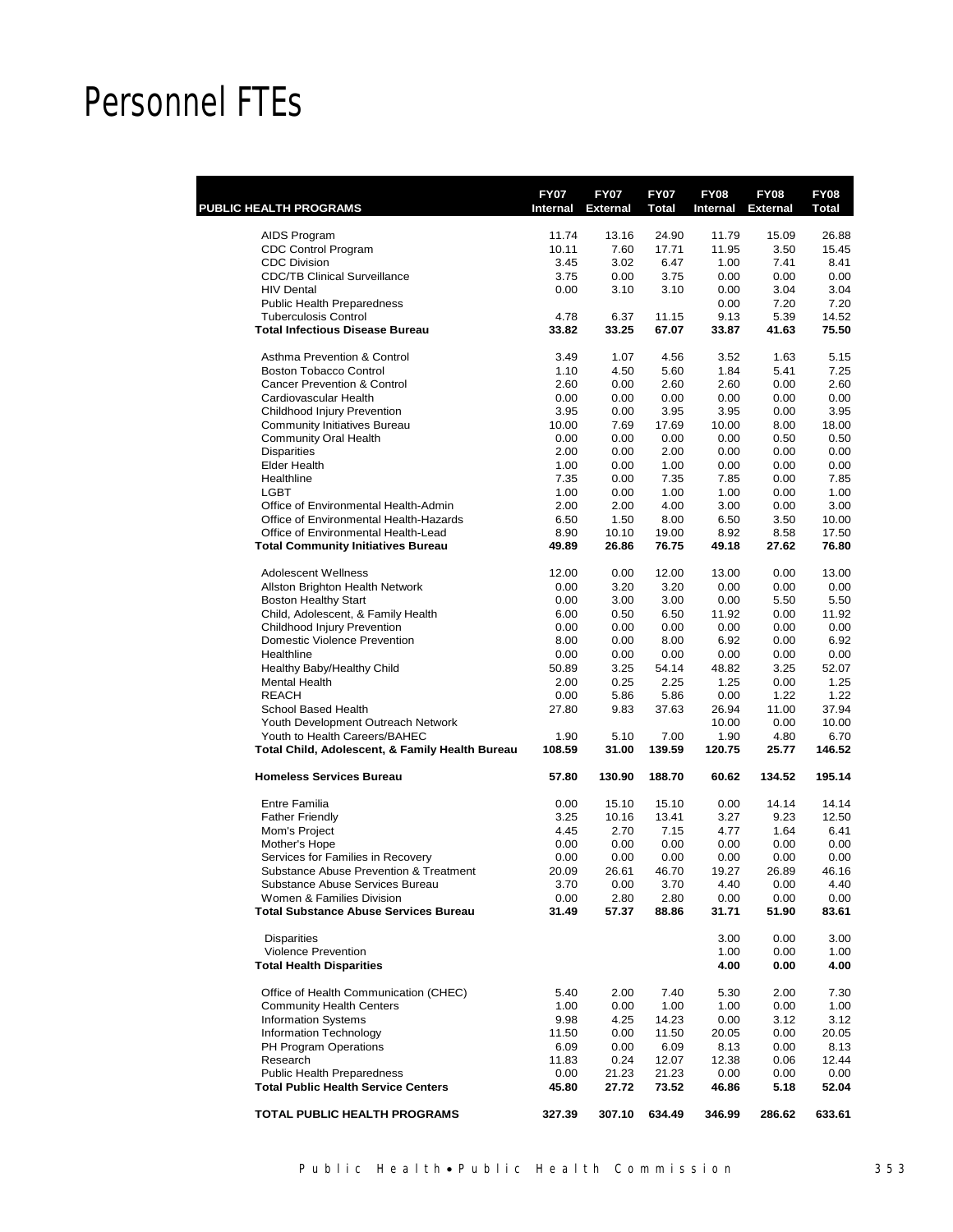| <b>EMS</b>              | <b>FY07</b> | FY07     | FY07            | FY08     | F Y 08          | FY08     |
|-------------------------|-------------|----------|-----------------|----------|-----------------|----------|
|                         | Internal    | External | Total           | Internal | <b>External</b> | Total    |
|                         | 336.00      | 10.50    | 346.50          | 351.00   | 10.50           | 361.50   |
|                         | <b>FY07</b> | FY07     | FY07            | FY08     | F Y 08          | FY08     |
| <b>ADMINISTRATION</b>   | Internal    | External | Total           | Internal | External        | Total    |
|                         | 37.53       | 6.03     | 43.56           | 38.05    | 6.77            | 44.82    |
| <b>PROPERTY</b>         | <b>FY07</b> | FY07     | FY07            | FY08     | FY08            | FY08     |
|                         | Internal    | External | Total           | Internal | External        | Total    |
| Albany Street Campus    | 3.00        | 0.00     | 3.00            | 3.00     | 0.00            | 3.00     |
| Long Island Campus      | 11.00       | 0.00     | 11.00           | 10.00    | 0.00            | 10.00    |
| Mattapan Campus         | 0.00        | 0.00     | 0.00            | 0.00     | 0.00            | 0.00     |
| Northampton Square      | 24.60       | 0.00     | 24.60           | 24.60    | 0.00            | 24.60    |
| Off-Site                | 0.00        | 0.00     | 0.00            | 0.00     | 0.00            | 0.00     |
| Property Administration | 5.00        | 0.00     | 5.00            | 5.00     | 0.00            | 5.00     |
| Security Administration | 32.00       | 0.00     | 32.00           | 33.00    | 0.00            | 33.00    |
| <b>TOTAL PROPERTY</b>   | 75.60       | 0.00     | 75.60           | 75.60    | 0.00            | 75.60    |
| <b>TOTAL FTE's</b>      | 776.53      |          | 323.63 1.100.15 | 811.64   | 303.89          | 1,115.53 |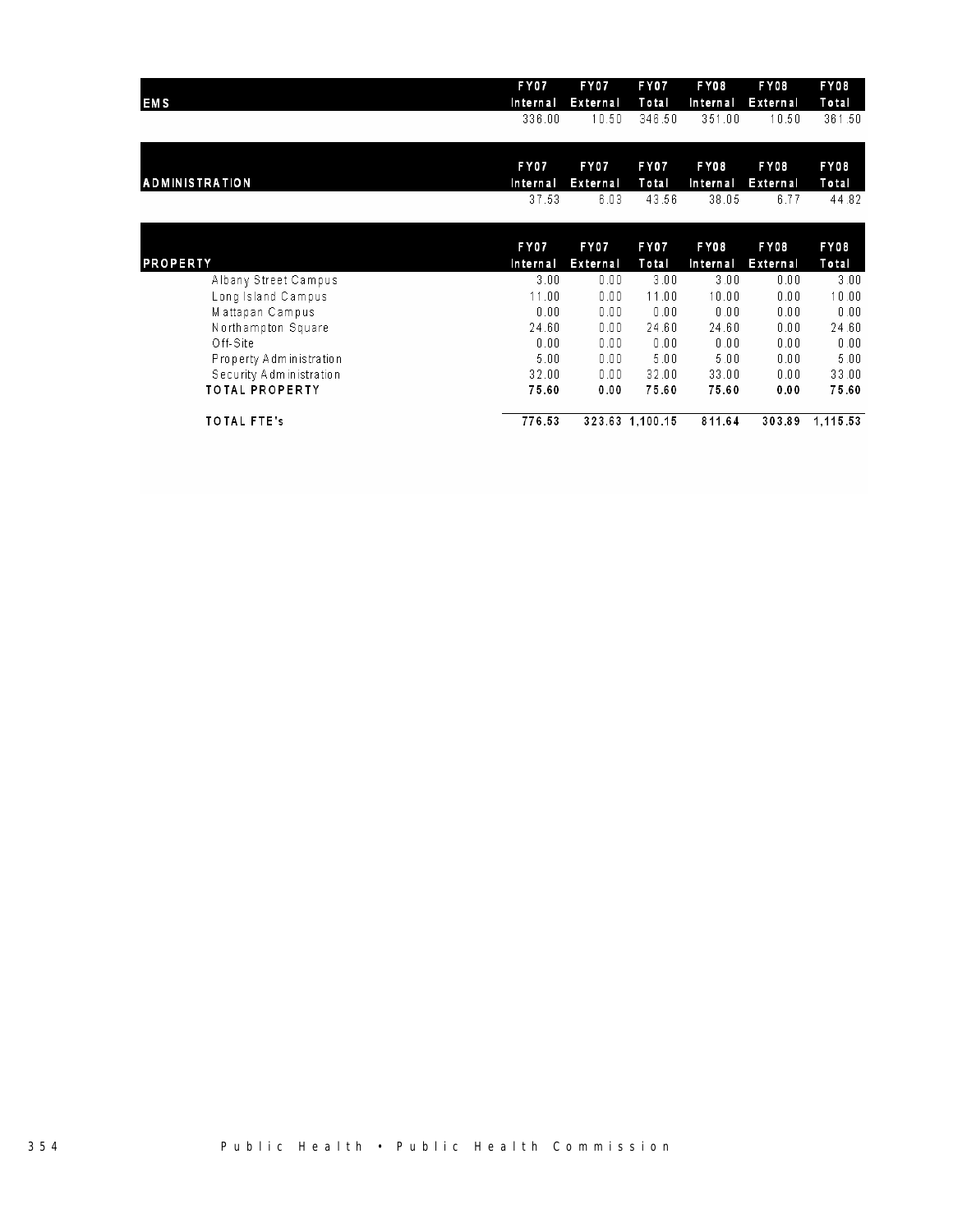# External Funds Budget

| Program                                | <b>Project Grant</b>                                      | <b>FY08 Budget</b> |
|----------------------------------------|-----------------------------------------------------------|--------------------|
| <b>Administration</b>                  |                                                           |                    |
|                                        | Grants Management & Development                           | 224,902            |
|                                        | Anonymous Grant                                           | 250,000            |
|                                        | <b>Total</b>                                              | 474,902            |
| <b>AIDS Program</b>                    |                                                           |                    |
|                                        | <b>RWCA HIV Emergency Relief Subcontracts</b>             | 9,733,602          |
|                                        | <b>RWCA</b> Administration                                | 636,472            |
|                                        | <b>RWCA Quality Management</b>                            | 124,459            |
|                                        | <b>RWCA Support Services</b>                              | 218,435            |
|                                        | <b>Total</b>                                              | 10,712,968         |
| <b>Asthma Prevention &amp; Control</b> |                                                           |                    |
|                                        | HPHI-EPP                                                  | 102,105            |
|                                        | Boston Asthma Swim - Children's                           | 20,000             |
|                                        | Healthy Public Housing Initiative Phase 2<br><b>Total</b> | 703,168            |
|                                        |                                                           | 825,273            |
| <b>Cancer Prevention &amp; Control</b> |                                                           |                    |
|                                        | <b>Cancer Crusade</b>                                     | 3,150              |
|                                        | <b>Total</b>                                              | 3,150              |
| <b>Communicable Disease Control</b>    |                                                           |                    |
|                                        | BU Public Health Syndromic Surveillance                   | 122,717            |
|                                        | CDC Suffolk County Jail HIV                               | 67,340             |
|                                        | I-3 Immunization                                          | 130,348            |
|                                        | <b>Total</b>                                              | 320,405            |
| <b>CDC</b> Division                    |                                                           |                    |
|                                        | BioT Epi & Surveillance                                   | 309,077            |
|                                        | CRI Epi & Surveillance                                    | 166,894            |
|                                        | Syndromic Surveillance                                    | 256,461            |
|                                        | <b>Total</b>                                              | 732,432            |
| <b>CHEC</b>                            |                                                           |                    |
|                                        | <b>Community Health Education Center</b>                  | 174,576            |
|                                        | <b>Total</b>                                              | 174,576            |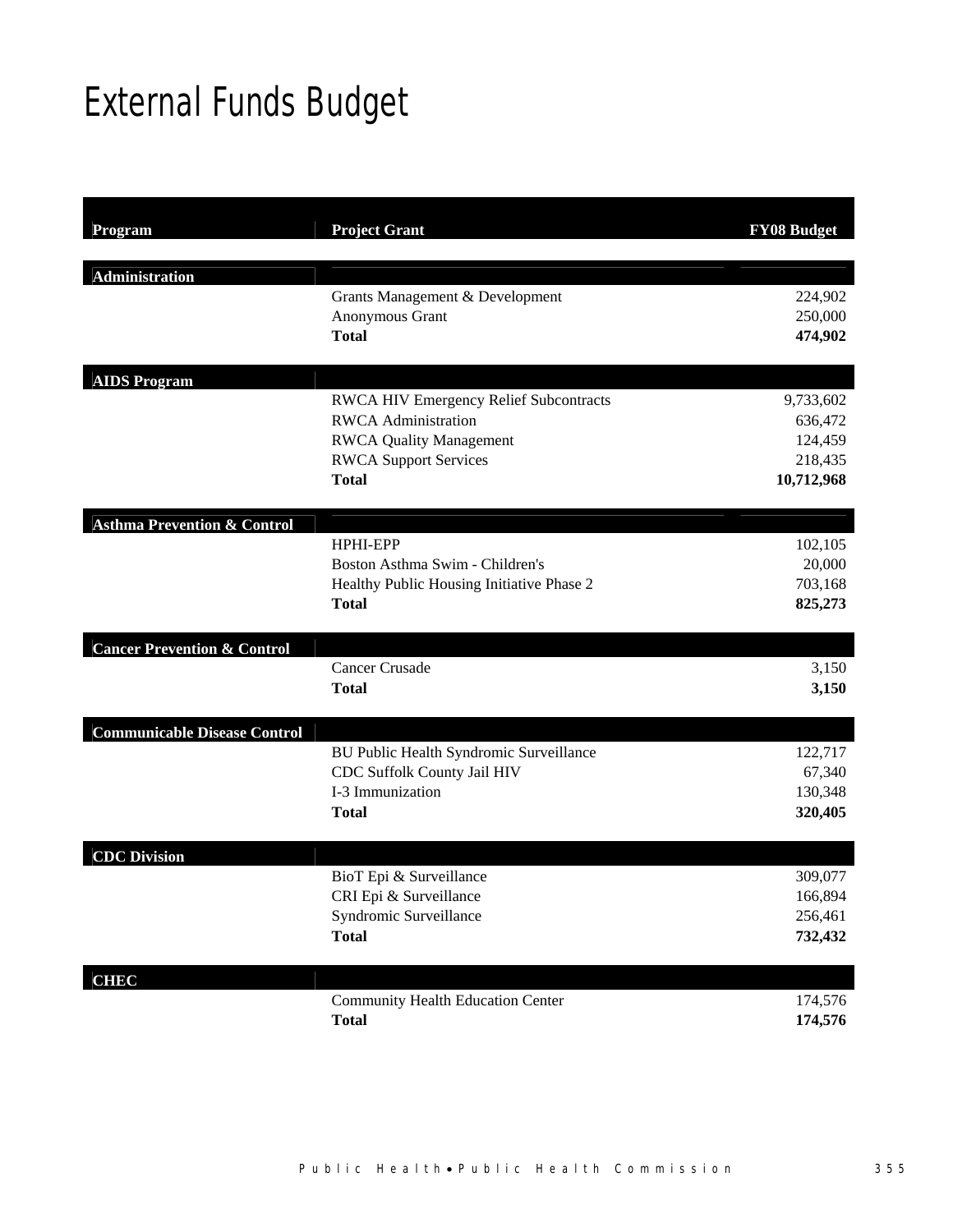| <b>Childhood Injury Prevention</b>  |                                                |                    |
|-------------------------------------|------------------------------------------------|--------------------|
|                                     | CIP - Bicycle Helmets                          | 8,400              |
|                                     | CIP - Car Seats                                | 9,975              |
|                                     | CIP - Childhood Injury Prevention              | 4,200              |
|                                     | <b>Total</b>                                   | 22,575             |
|                                     |                                                |                    |
| <b>Community Initiatives Bureau</b> |                                                |                    |
|                                     | Cardiovascular Health                          | 20,000             |
|                                     | <b>Boston STEPS</b>                            | 1,883,139          |
|                                     | <b>Total</b>                                   | 1,903,139          |
| <b>Community Oral Health</b>        |                                                |                    |
|                                     | Oral Health Community Project                  | 29,447             |
|                                     | <b>Residency Training Agreement</b>            | 8,404              |
|                                     | <b>Total</b>                                   | 37,851             |
|                                     |                                                |                    |
| <b>Disparities</b>                  |                                                |                    |
|                                     | Disparities in Health - Income<br><b>Total</b> | 550,000<br>550,000 |
|                                     |                                                |                    |
| <b>Entre Familia</b>                |                                                |                    |
|                                     | Entre Familia - Food Stamps                    | 18,000             |
|                                     | Entre Familia Residential                      | 800,077            |
|                                     | PPWI - Entre Familia                           | 143,613            |
|                                     | Women & Families Division - Income             | 2,100              |
|                                     | <b>Total</b>                                   | 963,790            |
| <b>Father Friendly</b>              |                                                |                    |
|                                     | <b>Building Healthy Marriages</b>              | 277,184            |
|                                     | Fatherhood Empowerment                         | 54,203             |
|                                     | Young Offender Reentry Program                 | 449,582            |
|                                     | <b>Total</b>                                   | 780,969            |
|                                     |                                                |                    |
| <b>Finance</b>                      | <b>Billing Management</b>                      | 284,705            |
|                                     | <b>Total</b>                                   | 284,705            |
|                                     |                                                |                    |
| <b>Healthline</b>                   |                                                |                    |
|                                     | Mayor's Healthline                             | 800                |
|                                     | <b>Total</b>                                   | 800                |
| <b>Healthy Baby/Healthy Child</b>   |                                                |                    |
|                                     | BHSI - Healthy Baby/Healthy Child              | 101,005            |
|                                     | Healthy Baby/Child Income                      | 135,882            |
|                                     | <b>Total</b>                                   | 236,887            |
|                                     |                                                |                    |
| <b>Healthy Start</b>                |                                                |                    |
|                                     | <b>BHSI</b>                                    | 1,596,759          |
|                                     | <b>Total</b>                                   | 1,596,759          |
|                                     |                                                |                    |

<sup>356</sup> Public Health • Pub lic Health Commission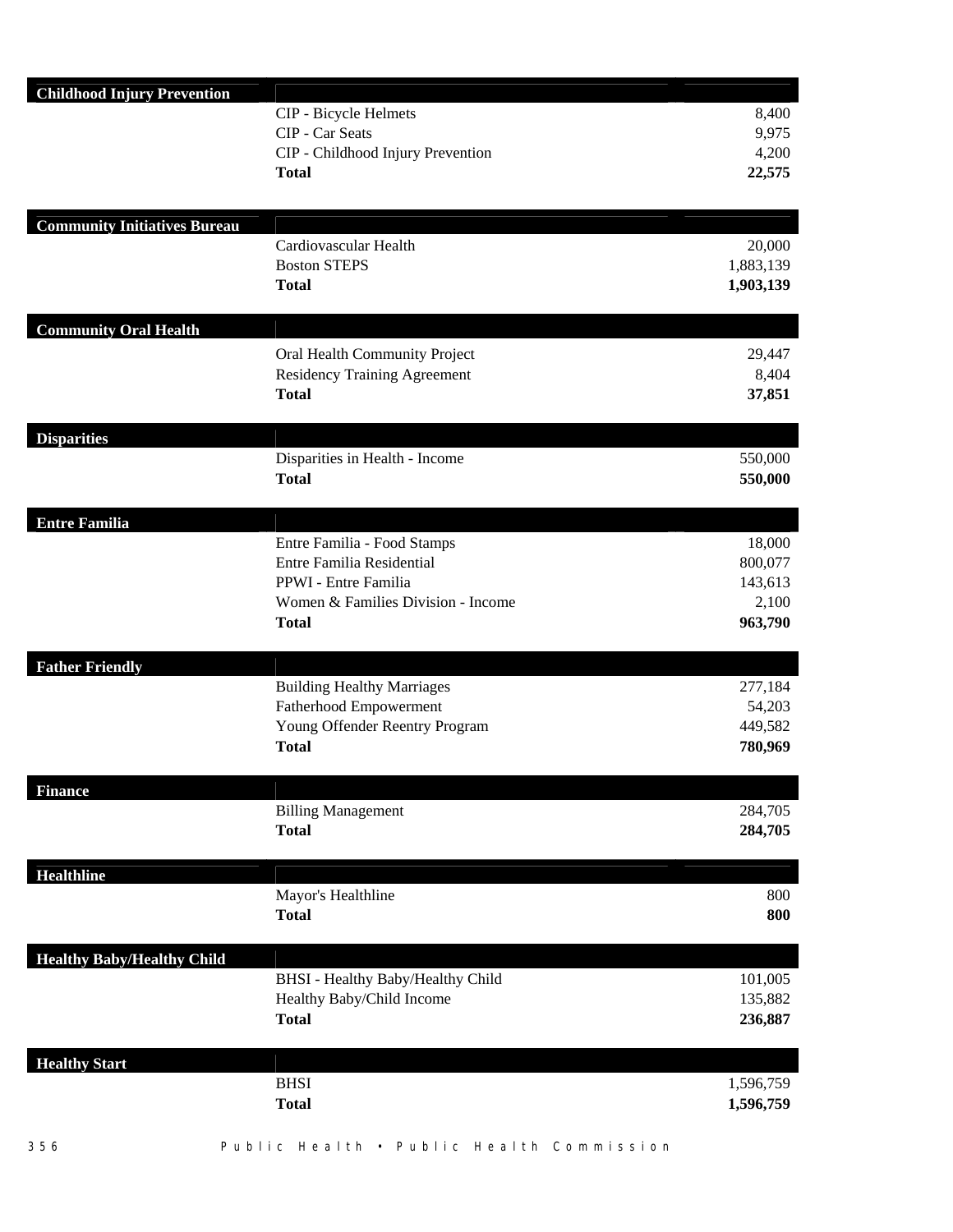| <b>HIV</b> Dental          |                                       |              |
|----------------------------|---------------------------------------|--------------|
|                            | Dental Ombudsman                      | 567,373      |
|                            | Dental Ombudsperson                   | 130,244      |
|                            | <b>Total</b>                          | 697,617      |
|                            |                                       |              |
| <b>Homeless Services</b>   |                                       |              |
|                            | <b>Emergency Shelter Grant</b>        | 35,000       |
|                            | <b>External Food Contracts</b>        | 126,840      |
|                            | <b>External Laundry Contracts</b>     | 23,625       |
|                            | Farm Income                           | 9,975        |
|                            | Fill-in Holding Account               | 487,129      |
|                            | Friends                               | 100,000      |
|                            | General Funds                         | 4,489        |
|                            | <b>HOPWA</b>                          | 55,563       |
|                            | Kitchen Expenses Holding Account      | 1,254,944    |
|                            | Laundry Expenses Holding Account      | 199,983      |
|                            | Long Island Shelter                   | 3,669,350    |
|                            | Long Island Shelter Farm Program      | 31,298       |
|                            | MBHP SOAP -Mattapan                   | 703,817      |
|                            | Project SOAR                          | 216,250      |
|                            | <b>Psychiatric Nursing Services</b>   | 279,598      |
|                            | RWCA - Case Management                | 99,905       |
|                            | <b>RWCA Long Island Shelter</b>       | 207,424      |
|                            | Safe Harbor                           | 199,623      |
|                            | Serving Ourselves (HUD)               | 401,592      |
|                            | Serving Ourselves II                  | 216,501      |
|                            | SOS (Internal Subcontract)            | $-1,886,009$ |
|                            | <b>Transitional Support Services</b>  | 1,370,716    |
|                            | Woods Mullen Shelter                  | 1,206,465    |
|                            | <b>Total</b>                          | 9,014,078    |
| <b>Information Systems</b> |                                       |              |
|                            | Boston Healthy Start - MIS Evaluation | 155,342      |
|                            | Death Registry/Permit Fees            | 96,670       |
|                            | <b>Total</b>                          | 252,012      |
|                            |                                       |              |
| <b>Mental Health</b>       |                                       |              |
|                            | <b>SBH Mental Health Children's</b>   | 13,125       |
|                            | <b>Total</b>                          | 13,125       |
|                            |                                       |              |
| <b>Mom's Project</b>       |                                       |              |
|                            | MOMs Project - HIV/AIDS Prevention    | 101,481      |
|                            | MOMs Project - Revenue                | 72,896       |
|                            | <b>Total</b>                          | 174,377      |
|                            |                                       |              |
| OEH                        |                                       |              |
|                            | Delivering Environmental Health       | 19,354       |
|                            | <b>OEH</b> - Tanning Permits          | 15,855       |
|                            | <b>Total</b>                          | 35,209       |
|                            |                                       |              |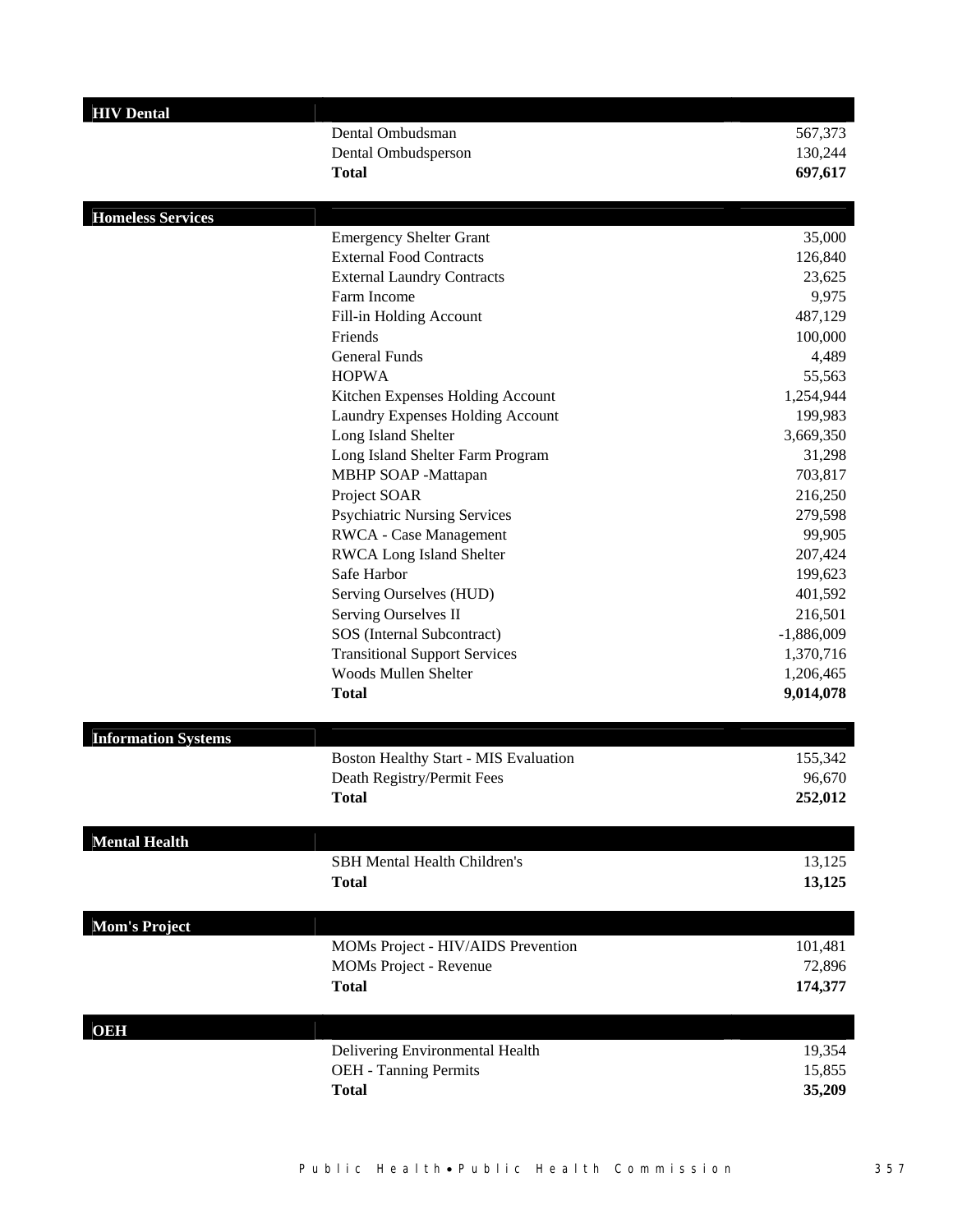| <b>OEH - Hazards</b>              |                                                       |                  |
|-----------------------------------|-------------------------------------------------------|------------------|
|                                   | <b>Asbestos Removal Permits</b>                       | 122,444          |
|                                   | <b>EPA Safe Shops</b>                                 | 132,865          |
|                                   | OEH - Body Arts Permits                               | 5,093            |
|                                   | OEH - Junkyard Permits                                | 6,930            |
|                                   | <b>Total</b>                                          | 267,332          |
| <b>OEH</b> - Lead                 |                                                       |                  |
|                                   | Child Lead Poisoning Prevention Program               | 510,796          |
|                                   | Lead Safe for Kids Sake                               | 30,000           |
|                                   | <b>Total</b>                                          | 540,796          |
| <b>PHC Communications</b>         |                                                       |                  |
|                                   | <b>BioT</b> Public Information                        | 99,757           |
|                                   | <b>Total</b>                                          | 99,757           |
| <b>Public Health Preparedness</b> |                                                       |                  |
|                                   | <b>BioT</b> Training                                  | 275,051          |
|                                   | <b>BioT</b> Planning                                  | 211,922          |
|                                   | <b>CRI Planning</b>                                   | 453,839          |
|                                   | <b>CRI Public Information</b>                         | 78,356           |
|                                   | <b>CRI</b> Training                                   | 138,602          |
|                                   | <b>EMS</b> - DelValle                                 | 426,299          |
|                                   | MMRS-2006 Program Continuation<br><b>EMS</b> Planning | 35,412<br>44,723 |
|                                   | Public Health Planning                                | 52,889           |
|                                   | <b>Total</b>                                          | 1,717,093        |
| <b>REACH</b>                      |                                                       |                  |
|                                   | <b>REACH 2010 MASS Connect</b>                        | 12,750           |
|                                   | <b>REACH Boston 2010</b>                              | 121,663          |
|                                   | <b>REACH Disparities</b>                              | 2,173            |
|                                   | <b>REACH Boston Elders 2010</b>                       | 51,883           |
|                                   | <b>REACH Elder Disparities</b>                        | 35,200           |
|                                   | <b>REACH US</b>                                       | 1,400,000        |
|                                   | <b>Total</b>                                          | 1,623,669        |
| <b>Research</b>                   |                                                       |                  |
|                                   | RTS - Elderly Reach                                   | 3,286            |
|                                   | <b>Total</b>                                          | 3,286            |
| <b>School Based Health</b>        |                                                       |                  |
|                                   | <b>Enhanced School Health Consulting</b>              | 74,621           |
|                                   | SBH - ABCD CY Advance                                 | 8,000            |
|                                   | <b>SBH - ABCD CY Cost</b>                             | 39,032           |
|                                   | SBH - Oral Health MOA                                 | 7,214            |
|                                   | <b>DPH</b> Schools                                    | 517,469          |
|                                   | School Health Programs-Income                         | 216,231          |
|                                   | <b>Total</b>                                          | 862,567          |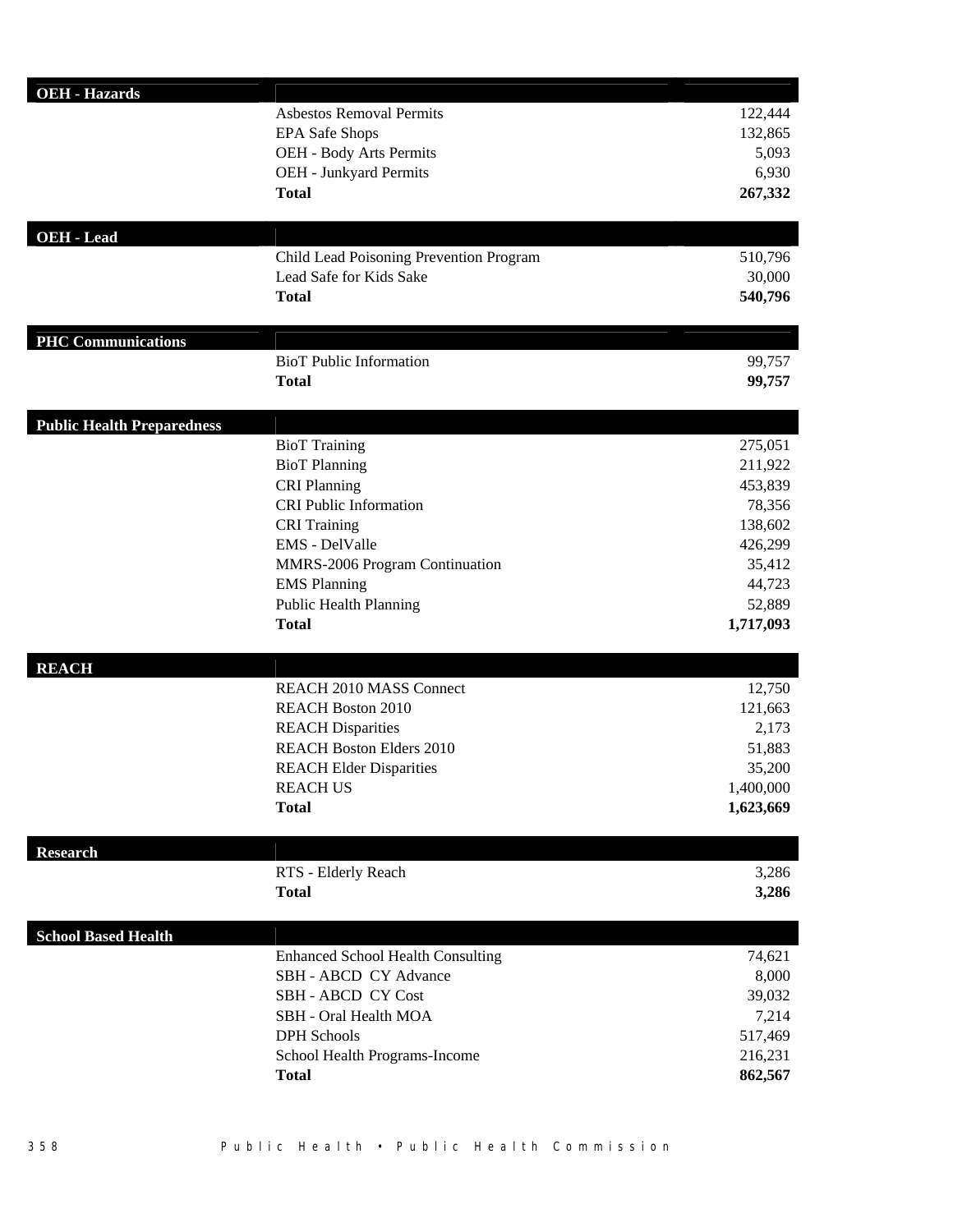| <b>Substance Abuse Prevention &amp; Treatment</b> |                                             |            |
|---------------------------------------------------|---------------------------------------------|------------|
|                                                   | Acupuncture - Income                        | 35,231     |
|                                                   | Drug Free Counseling                        | 118,246    |
|                                                   | Drug Free Counseling - Income               | 69,584     |
|                                                   | <b>Enhanced Needle Exchange</b>             | 450,515    |
|                                                   | <b>Methadone Maintenance</b>                | 348,441    |
|                                                   | Methadone Maintenance - Income              | 1,512,040  |
|                                                   | <b>Total</b>                                | 2,534,057  |
|                                                   |                                             |            |
| <b>Tuberculosis Control</b>                       |                                             |            |
|                                                   | TB Clinic Fee Portion                       | 499,983    |
|                                                   | TB Clinic-3rd Party Reimbursement           | 247,978    |
|                                                   | <b>Total</b>                                | 747,961    |
| <b>Tobacco Control</b>                            |                                             |            |
|                                                   | <b>Boston Tobacco Control</b>               | 222,910    |
|                                                   | <b>Boston Tobacco Control - Fines</b>       | 40,740     |
|                                                   | Boston Tobacco Control - Ordinance Receipts | 100,209    |
|                                                   | <b>Tobacco Demonstration Projects</b>       | 135,149    |
|                                                   | <b>Total</b>                                | 499,008    |
|                                                   |                                             |            |
| <b>Violence Prevention</b>                        |                                             |            |
|                                                   | <b>Shannon Grant</b>                        | 130,000    |
|                                                   | <b>Total</b>                                | 130,000    |
| <b>Women &amp; Families</b>                       |                                             |            |
|                                                   | Mind & Spirit                               | 346,840    |
|                                                   | <b>Staff Training-Retention (STAR)</b>      | 4,130      |
|                                                   | <b>Total</b>                                | 350,970    |
|                                                   |                                             |            |
| <b>Youth to Health</b><br><b>Careers/BAHEC</b>    |                                             |            |
|                                                   | 21st Century                                | 74,973     |
|                                                   | <b>BAHEC</b> - Miscellaneous Income         | 1,229      |
|                                                   | <b>BAHEC</b> Administration                 | 155,417    |
|                                                   | <b>BAHEC Kaplan College Prep</b>            | 8,204      |
|                                                   | <b>BAHEC Student Stipends</b>               | 26,250     |
|                                                   | <b>BAHEC Youth Advisory Board</b>           | 4,348      |
|                                                   | Commonwealth Medicine                       | 6,328      |
|                                                   | Map Medical Interpreter Training (BAHEC)    | 73,725     |
|                                                   | Model State Supported AHEC                  | 35,602     |
|                                                   | New England AIDS Education and Training     | 17,697     |
|                                                   | <b>Total</b>                                | 403,773    |
|                                                   |                                             |            |
|                                                   | <b>Grand Total</b>                          | 39,587,068 |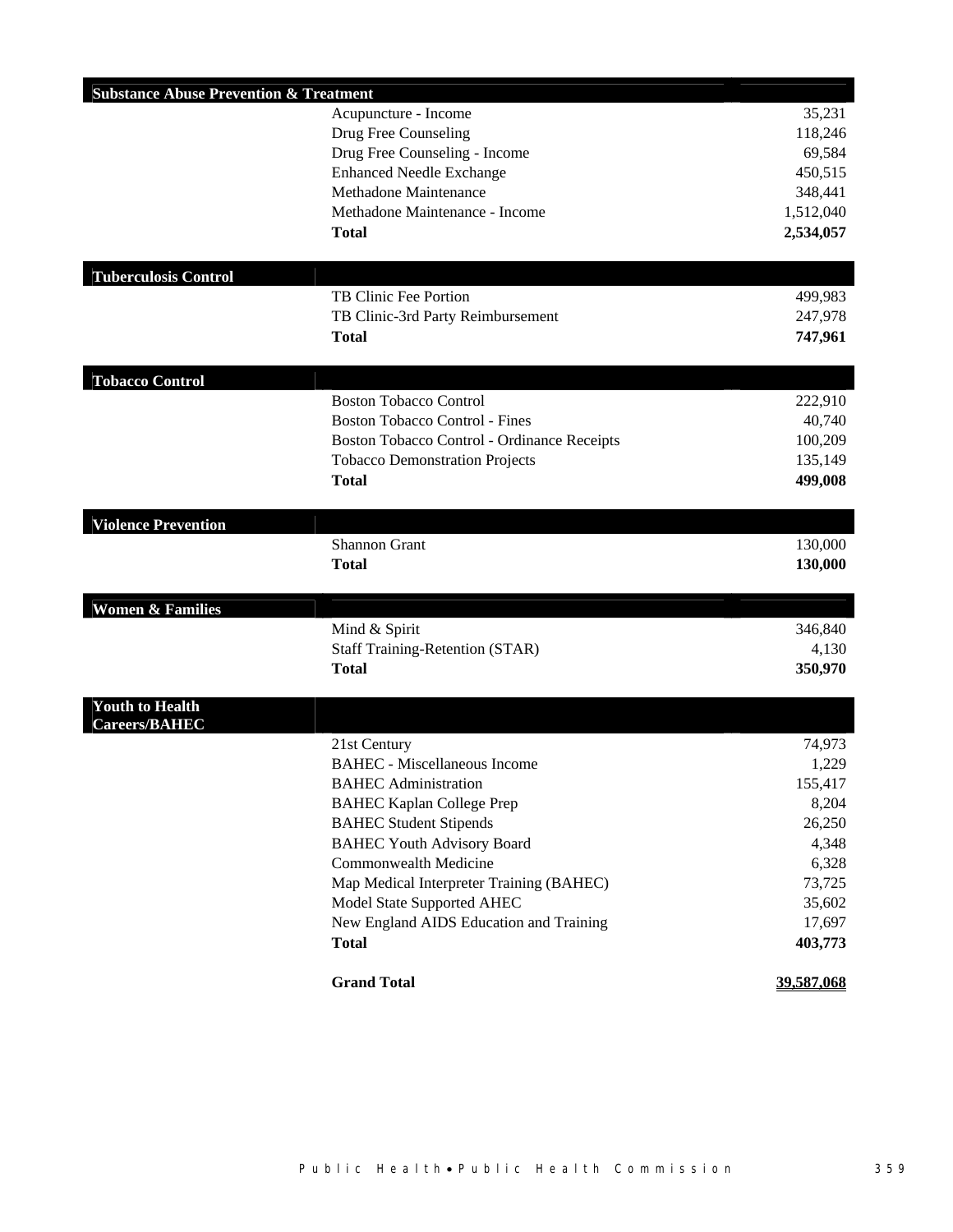## Program 1. Public Health Services

### *Barbara Ferrer, Executive Director Organization: 620300*

### *Program Description*

The Boston Public Health Commission promotes the health of the people of Boston by protecting and fostering the three core functions of public health: assessment, policy development and assurance. It carries out these functions through a wide variety of activities including health promotion and disease prevention initiatives (such as street outreach and community education); provision of critical health services for vulnerable, under-served and at-risk populations (such as school-based primary care clinics, homeless shelters, and substance abuse treatment); emergency preparedness (such as the Office of Public Health Preparedness, Emergency Medical Services, Communicable Disease Division, and the Office of Environmental Health); monitoring and reporting on the health status of the City's residents (such as health update reports for each neighborhood); and development of public policy approaches that maximize positive health outcomes (such as tobacco control and environmental health regulations).

### *Program Strategies*

- Coordinate preparedness work of public health with healthcare and public safety partners in Boston to prevent, prepare for, respond to and recover from terrorist incidents and other public health emergencies. Support the implementation of the federally –funded City Readiness Initiative.
- Prevent disease, address emerging health care crises, and increase access to critical health services such as mental health, immunizations, and primary care.
- Support community health education, prevention activities, and promote increased access to health services. Mobilize community-based efforts to reduce the burden of diabetes, asthma and obesity among residents who are disproportionately impacted by these health conditions.
- Eliminate racial and ethnic health disparities by releasing and implementing the recommendations of the Reports of the Mayor's Task Force and the Hospital Working Group on Racial and Ethnic Disparities. Provide funding to health care and community-based agencies to address the recommendations.
- Create healthy, smoke-free workplaces through the continued implementation of the tobacco control regulations.

| <b>Performance Measures</b>                                                                           | Actual '05        | Actual '06         | Projected '07     | Target '08   |
|-------------------------------------------------------------------------------------------------------|-------------------|--------------------|-------------------|--------------|
| Ambulance transports                                                                                  | 65,500            | 66,991             | 64.800            | 65,000       |
| Homeless bed days provided                                                                            | 257.600           | 263,649            | 273,182           | 265,000      |
| Persons assisted through the Mayor's Health Line (phone and outreach)                                 | 4,272             | 4,780              | 5,475             | 8,000        |
| Women receiving mammograms on the Mammography van                                                     | 3.191             | 3,488              | 3.949             | 3,500        |
| Clients provided with outpatient treatment for drug-free and<br>methadone-related counseling services |                   |                    |                   | 1,800        |
| Percent of women receiving mammograms in the last year                                                |                   |                    |                   | 70%          |
| Compliance rate for youth access regulation among tobacco retailers                                   | 93%               | 91.7%              | 94%               | 90%          |
| Number of uninsured children and families enrolled in health insurance<br>programs by BPHC            | 29                | 221                | 565               | 1,000        |
| TB cases                                                                                              | 57                | 53                 | 61                | 60           |
| New AIDS cases                                                                                        | 140               | 137                | 139               | 135          |
| Teen birth rate (ages 15-17)                                                                          | 22.3 per<br>1.000 | 22.8 per<br>000, I | 20.4 per<br>1,000 | 20 per 1,000 |
| Median response time for Priority 1 EMS calls                                                         |                   |                    |                   | 6.5          |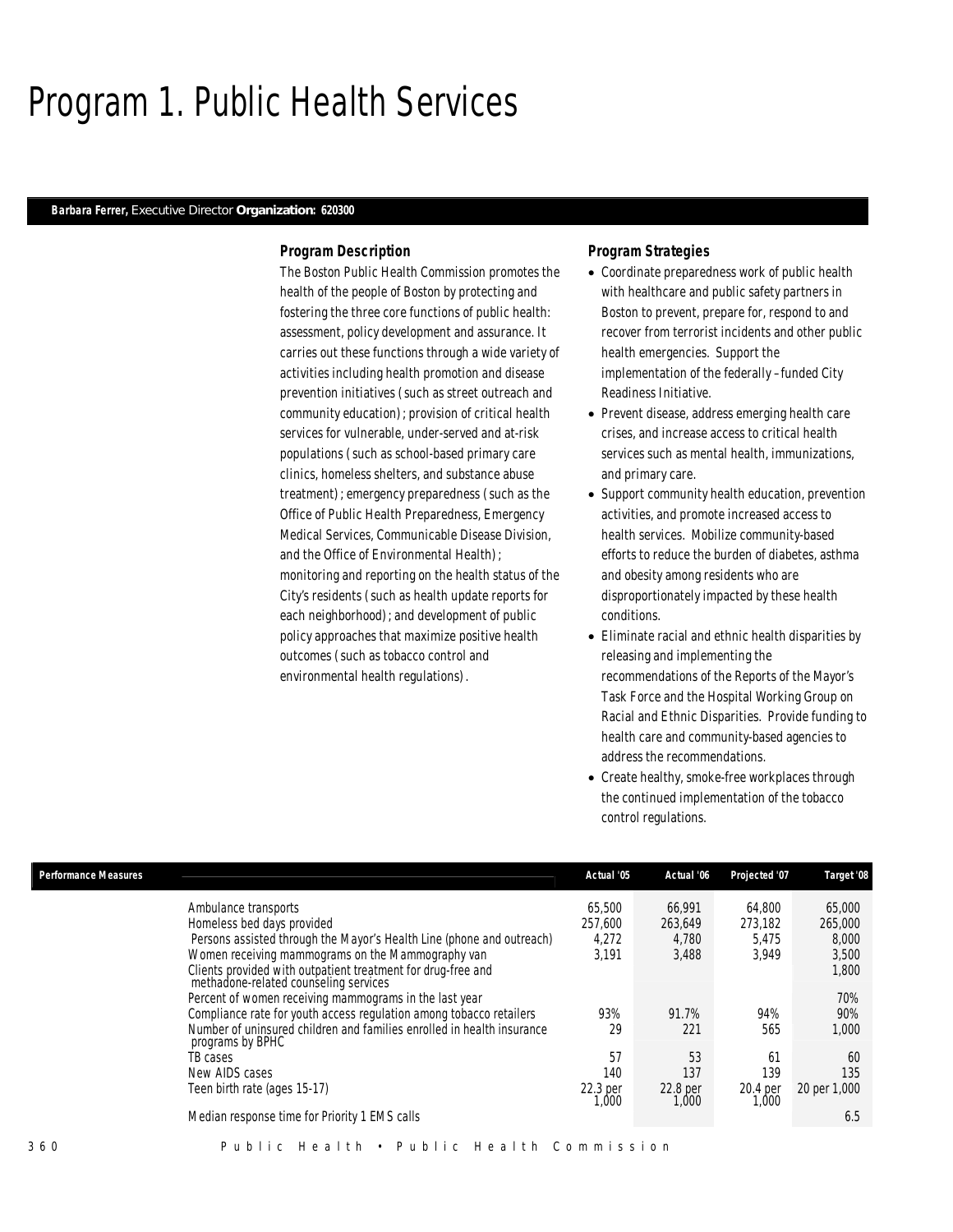# External Funds Projects

Н

| <b>Administration</b>                               |                                                                                                                                                                                                                                                                                                                                                                                                                                  |  |
|-----------------------------------------------------|----------------------------------------------------------------------------------------------------------------------------------------------------------------------------------------------------------------------------------------------------------------------------------------------------------------------------------------------------------------------------------------------------------------------------------|--|
| Grants Management &                                 | Funded by the Boston Medical Center for costs associated with                                                                                                                                                                                                                                                                                                                                                                    |  |
| Development                                         | grant solicitation and development.                                                                                                                                                                                                                                                                                                                                                                                              |  |
| <b>AIDS Program</b>                                 |                                                                                                                                                                                                                                                                                                                                                                                                                                  |  |
| <b>HIV Emergency Relief</b><br>Subcontracts         | Funded from the Ryan White CARE Act to provide services through<br>subcontractors for the HIV/AIDS population. Assists community<br>services by improving the availability of primary healthcare support<br>services.                                                                                                                                                                                                            |  |
| <b>RWCA</b> Administration                          | Funded from the Ryan White CARE Act to administer and manage<br>the grant and grantees.                                                                                                                                                                                                                                                                                                                                          |  |
| <b>RWCA Quality Management</b>                      | Funded from Federal Ryan White. To assess the extent that services<br>funded under Ryan White meet federal guidelines and improve<br>access and quality of HIV health services.                                                                                                                                                                                                                                                  |  |
| <b>RWCA Support Services</b>                        | Funded from Ryan White to evaluate and manage the Boston EMA<br>(Eligible Metropolitan Area) Planning Council.                                                                                                                                                                                                                                                                                                                   |  |
| <b>Asthma Prevention</b>                            |                                                                                                                                                                                                                                                                                                                                                                                                                                  |  |
| Boston Asthma Swim -                                | Incorporates elements of asthma self management and teaches                                                                                                                                                                                                                                                                                                                                                                      |  |
| Children's                                          | children in the context of using physical activity as part of healthy<br>asthma management.                                                                                                                                                                                                                                                                                                                                      |  |
| <b>Healthy Public Housing</b><br>Initiative Phase 2 | Healthy Pest Free Housing Initiative is a 3 year IPM and asthma,<br>health education and advocacy program in collaboration with<br>Boston Public Housing residents and the BHA. The initiative<br>includes a resident health campaign, community and organizational<br>capacity building to sustain effective pest management practices, a<br>public awareness campaign and dissemination of intervention tools<br>and findings. |  |
| <b>Cancer Prevention &amp; Control</b>              |                                                                                                                                                                                                                                                                                                                                                                                                                                  |  |
| <b>Cancer Crusade</b>                               | COBTH (Conference of Boston Teaching Hospitals) funded<br>program coordinated by BPHC to provide taxi rides to hospitals for<br>cancer patients.                                                                                                                                                                                                                                                                                 |  |
| <b>Communicable Disease Control</b>                 |                                                                                                                                                                                                                                                                                                                                                                                                                                  |  |
| <b>BU Public Health Syndromic</b><br>Surveillance   | Funding to design, test and evaluate software and accompanying<br>documentation to ensure that the results of research are translated<br>into tangible benefits for public health practitioners.                                                                                                                                                                                                                                 |  |
| CDC - Suffolk County Jail HIV                       | Funding from Suffolk County to provide HIV program services<br>(counseling and testing) at the Suffolk County House of Correction.                                                                                                                                                                                                                                                                                               |  |
| I-3 Immunization                                    | Funding from MDPH to assist in distribution of vaccine to<br>healthcare providers and facilities in Boston and to follow-up on                                                                                                                                                                                                                                                                                                   |  |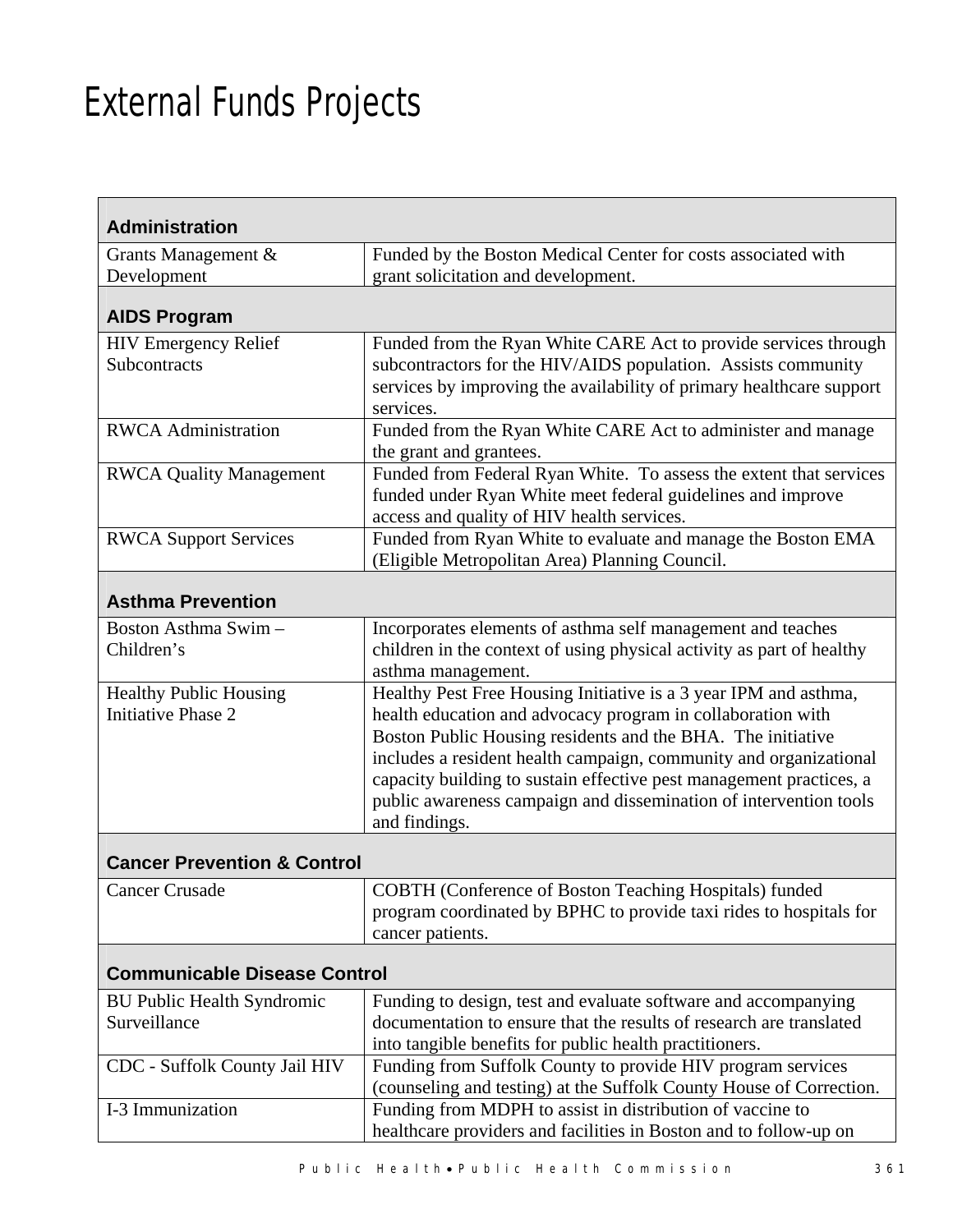|                                                                             | selected vaccine preventable diseases.                                                                                                                                                                                                                          |  |
|-----------------------------------------------------------------------------|-----------------------------------------------------------------------------------------------------------------------------------------------------------------------------------------------------------------------------------------------------------------|--|
| <b>CDC Division</b>                                                         |                                                                                                                                                                                                                                                                 |  |
| CRI Epi & Surveillance                                                      | Federally funded through the MDPH to develop epidemiological<br>and surveillance plans related to mass dispensing of oral medication.                                                                                                                           |  |
| Syndromic Surveillance                                                      | Federally funded through the MDPH to enhance and maintain a<br>surveillance system used to detect significant patterns in emergency<br>room visits.                                                                                                             |  |
| Bioterrorism Epi & Surveillance                                             | Federally funded through the MDPH to perform surveillance<br>including follow-up investigations for bioterrorism and other<br>communicable disease events of public health significance.                                                                        |  |
| <b>CHEC</b>                                                                 |                                                                                                                                                                                                                                                                 |  |
| <b>Community Health Education</b><br>Center                                 | Funding from MDPH to provide comprehensive training and<br>facilitate coordination of services for community health workers<br>throughout New England.                                                                                                          |  |
| <b>Childhood Injury Prevention</b>                                          |                                                                                                                                                                                                                                                                 |  |
| CIPP - Childhood Injury<br>Prevention                                       | Funded by National Safe Kids Campaign and various donations<br>received in support of various Safe Kids programs.                                                                                                                                               |  |
| <b>Childhood Injury Prevention (continued)</b>                              |                                                                                                                                                                                                                                                                 |  |
|                                                                             |                                                                                                                                                                                                                                                                 |  |
| CIPP - Bicycle Helmets                                                      | Funded by helmet sales at BMC gift shop and sales to various<br>community organizations. Window guards funded by Boston                                                                                                                                         |  |
| <b>CIPP</b> - Car Seats                                                     | Building Material Co-op.<br>Funded by co-pays from various Boston community health centers<br>for car seats distributed under Buckle Up Boston.                                                                                                                 |  |
| <b>Community Initiatives Bureau</b>                                         |                                                                                                                                                                                                                                                                 |  |
| Cardiovascular Health                                                       | Funding from Partners Healthcare to provide health education and                                                                                                                                                                                                |  |
| <b>Boston STEPS</b>                                                         | prevention of cardiovascular disease in African-American women.<br>Funding from Federal government. To reduce the burden of<br>diabetes, asthma and obesity for residents in seven Boston<br>neighborhoods using a consistent overall health promotion message. |  |
| <b>Community Oral Health</b>                                                |                                                                                                                                                                                                                                                                 |  |
| <b>Oral Health Community Project</b><br><b>Residency Training Agreement</b> | A collaborative initiative with the Boston University Prevention<br>Research Center which works in housing developments in Boston to<br>improve environmental conditions impacting the health of residents<br>Same as above.                                    |  |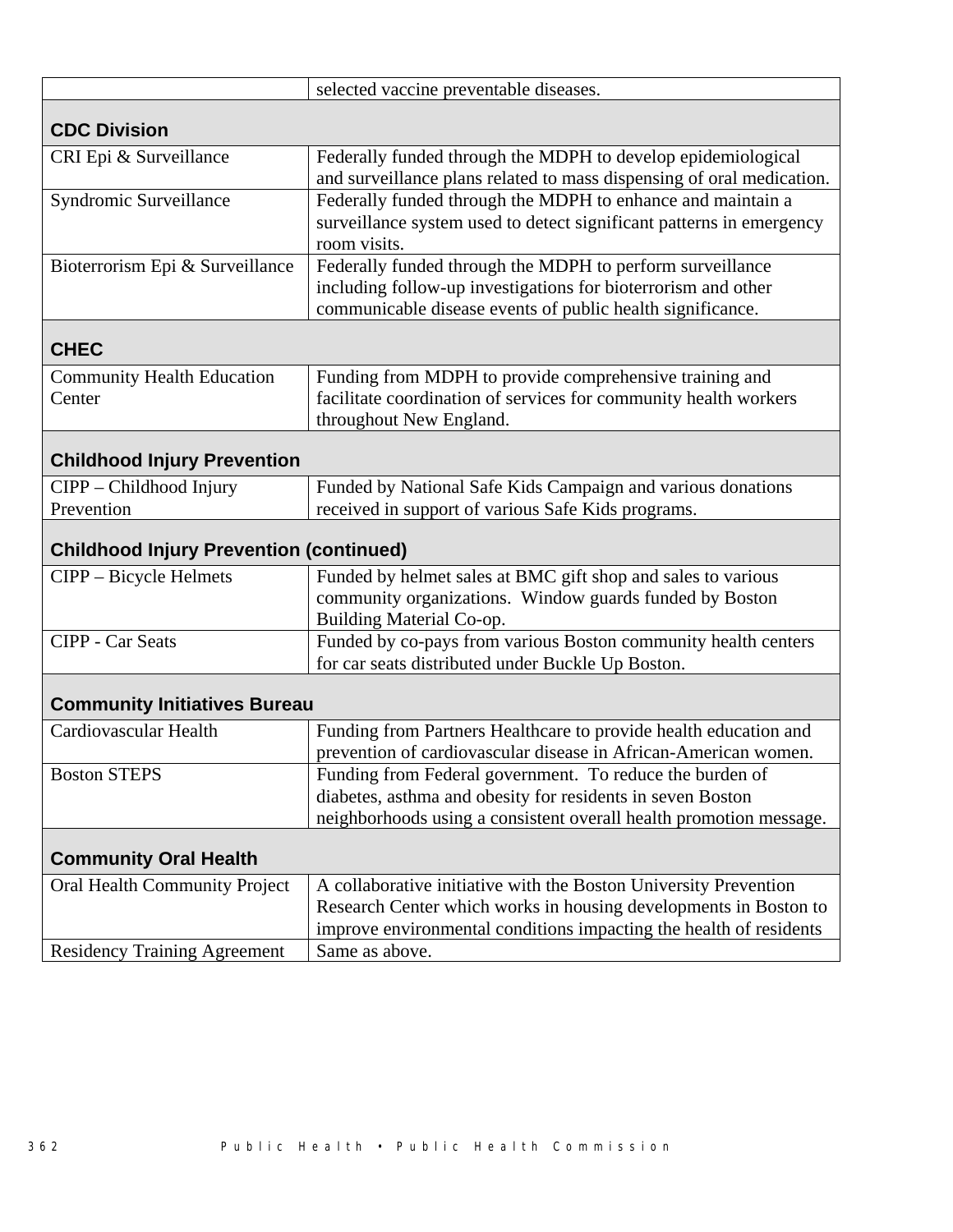| <b>Disparities</b>                                      |                                                                                                                                                                                                                                                                                                                                                                                                                                                                                                                                                                                                                         |  |
|---------------------------------------------------------|-------------------------------------------------------------------------------------------------------------------------------------------------------------------------------------------------------------------------------------------------------------------------------------------------------------------------------------------------------------------------------------------------------------------------------------------------------------------------------------------------------------------------------------------------------------------------------------------------------------------------|--|
| Disparities in Health - Income                          | Funding from two Boston hospitals, two insurers, and a<br>foundation to help study and reduce health disparities among<br>Boston's residents of color.                                                                                                                                                                                                                                                                                                                                                                                                                                                                  |  |
| <b>Elder Health</b>                                     |                                                                                                                                                                                                                                                                                                                                                                                                                                                                                                                                                                                                                         |  |
| <b>Elder Health</b>                                     | Funded from the Administration on Aging, the purpose of this grant<br>is to build community partnerships to improve the health of African<br>American elders and reduce disparities in the key areas of:<br>cardiovascular disease, diabetes, and adult immunization.                                                                                                                                                                                                                                                                                                                                                   |  |
| <b>Entre Familia</b>                                    |                                                                                                                                                                                                                                                                                                                                                                                                                                                                                                                                                                                                                         |  |
| <b>Entre Familia Food Stamps</b>                        | Clients enrolled in Entre Familia utilize their food stamp benefits via<br>electronic debits to allow the program to purchase food on their<br>behalf.                                                                                                                                                                                                                                                                                                                                                                                                                                                                  |  |
| Entre Familia - Residential<br><b>Treatment Program</b> | Funded from DPH to provide residential substance abuse treatment<br>for women and children. This also provides day care and treatment<br>for children whose parents are enrolled in Entre Familia.                                                                                                                                                                                                                                                                                                                                                                                                                      |  |
| <b>PPWI</b> Entre Familia                               | SAMHSA funds provided for sustaining and expanding the Entre<br>Familia program. This program provides a foundation for Latina<br>women who are pregnant or with young children to progress in<br>substance abuse recovery.                                                                                                                                                                                                                                                                                                                                                                                             |  |
| Women & Families Division                               | Donations made to the Women & Families programs which are<br>Mom's Project, Entre Familia, and the Boston Consortium of<br>Recovery Services.                                                                                                                                                                                                                                                                                                                                                                                                                                                                           |  |
| <b>Executive Director</b>                               |                                                                                                                                                                                                                                                                                                                                                                                                                                                                                                                                                                                                                         |  |
| Trinity Mattapan Heights, Ltd.                          | Development of affordable housing on Mattapan Campus.                                                                                                                                                                                                                                                                                                                                                                                                                                                                                                                                                                   |  |
| <b>Father Friendly</b>                                  |                                                                                                                                                                                                                                                                                                                                                                                                                                                                                                                                                                                                                         |  |
| <b>Building Healthy Marriages</b>                       | The Relationship for Real Life Program of Father Friendly is<br>funded by the Child Support Enforcement Division of the<br>Department of Revenue (DOR). This funding is part of a<br>federal initiative (OCSE) for Building Healthy Marriages and<br>Family Relationships. The scope of work includes providing<br>counseling sessions to individuals and couples, case<br>management and referral services as well as coordinating<br>services for establishment of paternity and general child<br>support. The program has a research and evaluation<br>component in conjunction with the Center for Policy Research. |  |
| Father Empowerment (DOR)                                | A demonstration/evaluation project to explore ways of improving<br>the emotional and financial well-being of children through<br>community collaborations designed to promote paternity<br>establishment, child support payments, marriage and/or healthy<br>relationships and responsible fatherhood.                                                                                                                                                                                                                                                                                                                  |  |

 $\Gamma$ 

٦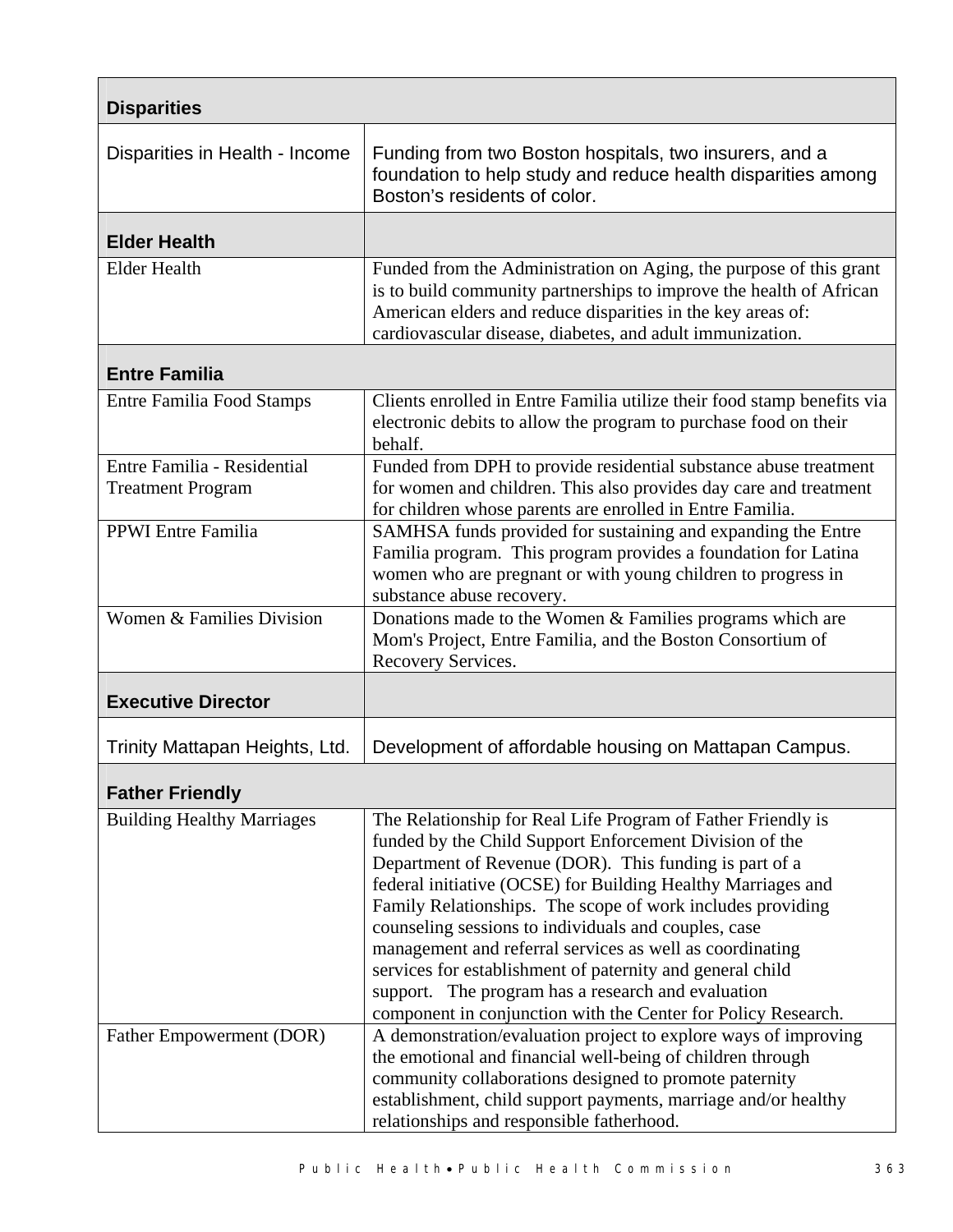| Young Offender Reentry<br>Program  | SAMHSA funding to expand and/or enhance substance abuse<br>treatment and related reentry services to sentenced juvenile and<br>young adult offenders returning to the community from |  |
|------------------------------------|--------------------------------------------------------------------------------------------------------------------------------------------------------------------------------------|--|
|                                    | incarceration for criminal/juvenile offenses.                                                                                                                                        |  |
| <b>Finance</b>                     |                                                                                                                                                                                      |  |
| <b>Billing Management</b>          | Internal department to manage and maximize all third party revenue<br>coming into the Boston Public Health Commission.                                                               |  |
| <b>Healthy Baby/Healthy Child</b>  |                                                                                                                                                                                      |  |
| <b>BHSI</b> - Healthy Baby/Healthy | Funding is received from the Boston Healthy Start Initiative (BSHI)                                                                                                                  |  |
| Child                              | The program addresses three primary issues for pregnant and                                                                                                                          |  |
|                                    | parenting women: 1) irregular or fragmented pre-natal/post-partum                                                                                                                    |  |
|                                    | care; 2) inadequate linkage to economic and/or service supports; and                                                                                                                 |  |
|                                    | 3) social isolation during and following pregnancy for up to two                                                                                                                     |  |
| Healthy Baby/Child Income          | years after birth.<br>This is an income account from small donations and monthly billing                                                                                             |  |
|                                    | to Brigham and Woman's Hospital to support nursing services.                                                                                                                         |  |
|                                    |                                                                                                                                                                                      |  |
| Healthline                         |                                                                                                                                                                                      |  |
| Mayor's Healthline                 | This is a restricted account and the monies represent contributions                                                                                                                  |  |
|                                    | from Boston area hospitals to fund the on-going Mayor's Healthline                                                                                                                   |  |
|                                    | initiatives.                                                                                                                                                                         |  |
| <b>Healthy Start</b>               |                                                                                                                                                                                      |  |
| <b>BHSI</b> Administration         | Federally funded program that awards grants to community based                                                                                                                       |  |
|                                    | organizations designed to reduce infant mortality in Boston.                                                                                                                         |  |
| <b>HIV Dental</b>                  |                                                                                                                                                                                      |  |
| Dental Ombudsman                   | Funded through Ryan White Title I, assist clients with access to                                                                                                                     |  |
|                                    | dental care and reimburse dental expenses for HIV positive clients                                                                                                                   |  |
|                                    | who don't have dental insurance. Also provides advocacy and                                                                                                                          |  |
|                                    | education on HIV/AIDS and dental care to clients and providers.                                                                                                                      |  |
|                                    | Service area is 7 counties in Massachusetts and 3 counties in                                                                                                                        |  |
|                                    | southern New Hampshire. 142 dentists enrolled in program to<br>provide services.                                                                                                     |  |
| Dental Ombudsperson                | Funded through DPH (see description above) covering western                                                                                                                          |  |
|                                    | counties of Massachusetts as well as the Cape and the Islands.                                                                                                                       |  |
|                                    |                                                                                                                                                                                      |  |
| <b>Homeless Services</b>           |                                                                                                                                                                                      |  |
| <b>Emergency Shelter Grant</b>     | Funding from the City of Boston for repairs and maintenance to the<br>shelter buildings.                                                                                             |  |
| <b>External Food Contracts</b>     | Revenue derived from provision of meals and bulk goods to outside<br>agencies such as Hello House, Elizabeth Stone House.                                                            |  |
| <b>External Laundry Contracts</b>  | Revenue derived from provision of laundry services to outside                                                                                                                        |  |
|                                    | agencies such as Volunteers of America.                                                                                                                                              |  |
| Farm Income                        | Revenue derived from sales of produce grown on the farm. Sales                                                                                                                       |  |
|                                    | occur at the Quincy farmer's market, at the LI Shelter and at 1010                                                                                                                   |  |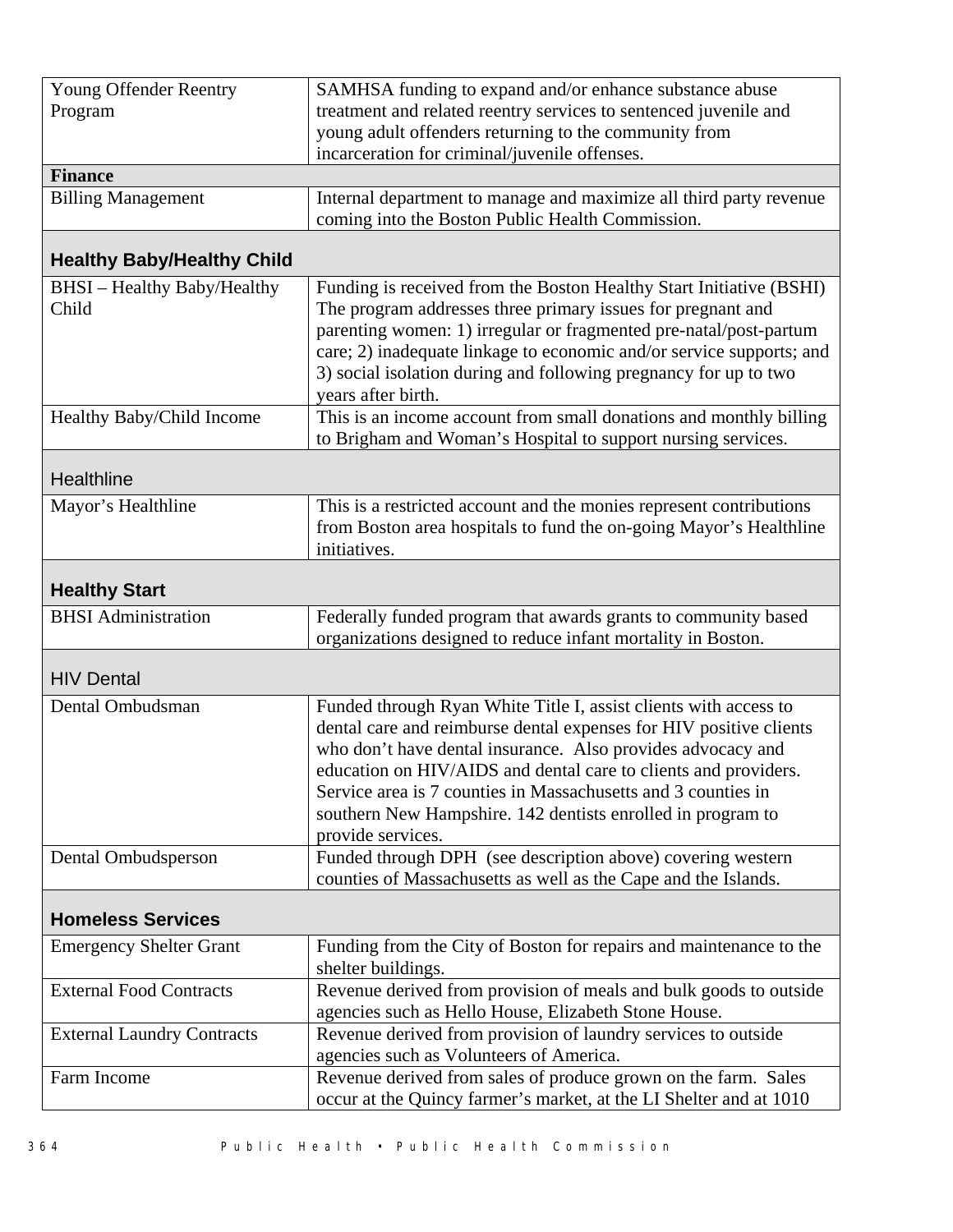|                                     | Mass. Ave.                                                               |
|-------------------------------------|--------------------------------------------------------------------------|
| Fill-in Holding Account             | Captures all fill-in costs. Expenses are allocated to grants based on    |
|                                     | specific use.                                                            |
| <b>Friends Fund</b>                 | Funded by the Friends of Boston's Homeless to help on the                |
|                                     | implementation of the Reentry program at Long Island Shelter and         |
|                                     | Woods Mullen Day program.                                                |
| <b>General Funds</b>                | Account to hold donations, small grants, and miscellaneous cash          |
|                                     | collected from the programs.                                             |
| Housing Opportunities for           | Funded by federal grant from HUD/McKinney Housing                        |
| People with AIDS (HOPWA)            | Opportunities for People with AIDS. Part of Safe Harbor Program,         |
|                                     | serving people who are homeless, who have AIDS and substance             |
|                                     | abuse problems. Funds are used to provide case management                |
|                                     | (primarily devoted to obtaining permanent housing) for those             |
|                                     | seeking to end their addiction.                                          |
| Kitchen Expenses Holding            | Account to capture the kitchen expenses that are then allocated out      |
| Account                             | to grants based on the meals consumed by each program or outside         |
|                                     | contractor.                                                              |
| <b>Laundry Expenses Holding</b>     | Account to capture the laundry expenses that are then allocated out      |
| Account                             | to grants based on the laundry utilized by each program or outside       |
|                                     | contractor.                                                              |
| Long Island Shelter                 | Funding from DTA, the 395-bed emergency shelter located on Long          |
|                                     | Island. Also provides support to other programs including SOS,           |
|                                     | SOAR, and Safe Harbor.                                                   |
| Homeless Services (continued)       |                                                                          |
| Long Island Shelter Farm            | Grant from Emergency Shelter Commission to operate a farm to             |
|                                     | provide fresh produce for meals and serve as job training site for basic |
|                                     | job skills and farming experience.                                       |
| <b>MBHP SOAP Mattapan</b>           | Third party reimbursement program providing substance abuse              |
|                                     | counseling and short term residence for clients in the step-down unit    |
| Project SOAR                        | in Mattapan.<br>Stability Opportunity Achievement and Recovery - 90 bed  |
|                                     | transitional program at Long Island funded by HUD and matched            |
|                                     | with funding from the Commonwealth's DTA as well as the City of          |
|                                     | Boston.                                                                  |
| <b>Psychiatric Nursing Services</b> | DMH funding of four psychiatric nurses at Long Island and Woods          |
|                                     | Mullen emergency shelters.                                               |
| <b>RWCA Case Management</b>         | RWCA funds providing case management services to clients of the          |
|                                     | Safe Harbor program that serves those who are homeless with HIV          |
|                                     | and substance abuse issues.                                              |
| <b>RWCA Long Island Shelter</b>     | RWCA funds providing housing services to clients of the Safe Harbor      |
|                                     | program that serves those who are homeless with HIV and substance        |
|                                     | abuse issues. Focus is to help individuals move from the program into    |
|                                     | permanent housing.                                                       |
| Safe Harbor                         | HUD-SHP funding for Safe Harbor. Primary funding source for the          |
|                                     | program providing nursing, counseling, floor staffing and                |
|                                     | management.                                                              |
| <b>Serving Ourselves HUD</b>        | HUD funded job training program with multiple employment tracks,         |
|                                     | including farming, administrative work, clothing distribution, culinary  |
|                                     | arts, laundry operation, and maintenance.                                |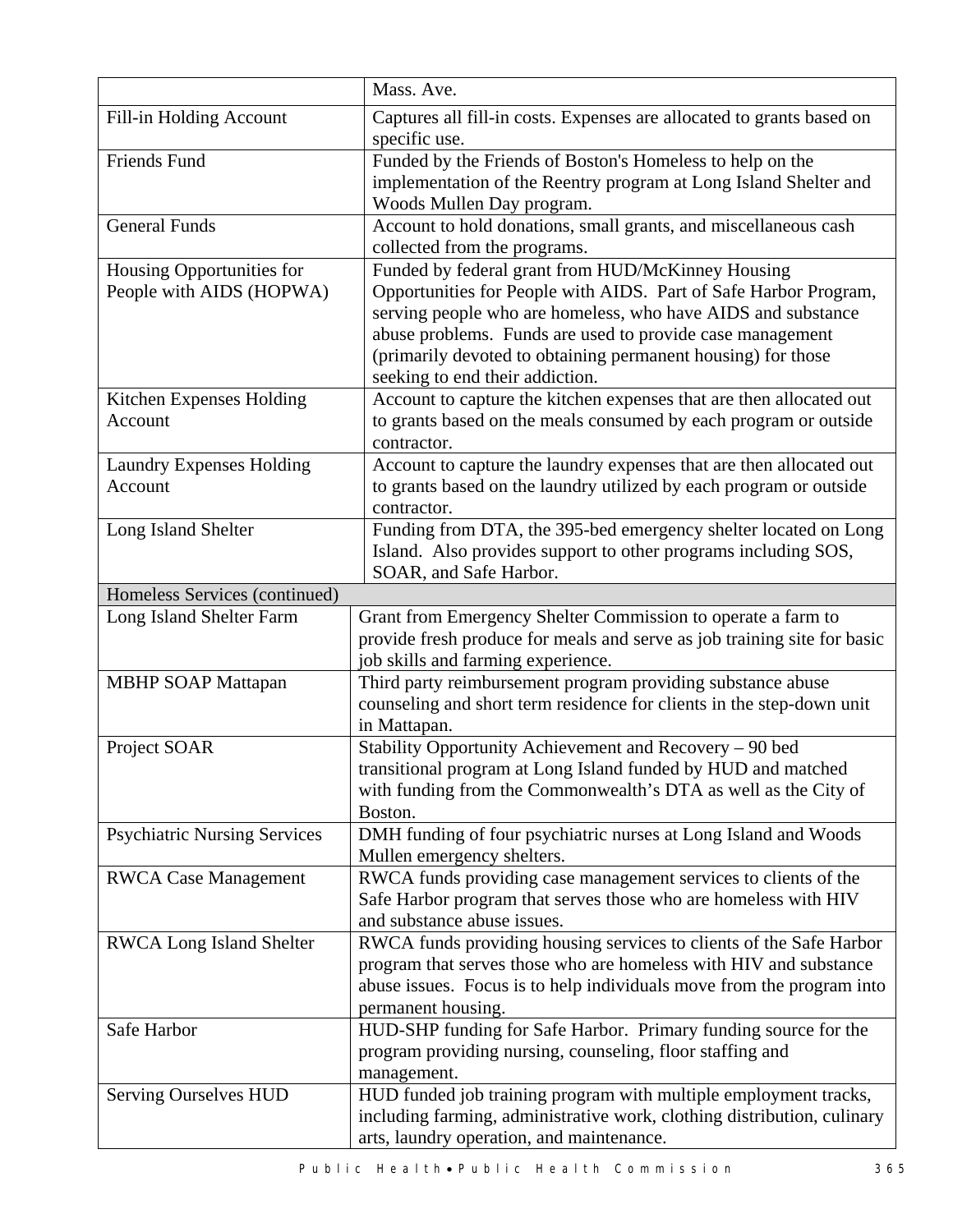| SOS (Internal Subcontract)                      | Line that backs out Kitchen, Laundry and Fill-in holding accounts to<br>avoid double counting the expenses. |
|-------------------------------------------------|-------------------------------------------------------------------------------------------------------------|
| <b>Transitional Support Services</b>            | With funding from the MDPH, 31 beds within the Transitions                                                  |
| <b>Woods Mullen Shelter</b>                     | program in Mattapan.<br>Funding from DTA, the 180-bed emergency shelter located adjacent                    |
|                                                 | to BMC. It also serves as the screening site for people coming out to                                       |
|                                                 | Long Island.                                                                                                |
|                                                 |                                                                                                             |
| <b>Information Technology Systems</b>           |                                                                                                             |
| <b>Boston Healthy Start - MIS</b>               | Funded from Healthy Start - provides evaluation services for the                                            |
| Evaluation                                      | Boston Healthy Start Program throughout the City of Boston.                                                 |
| Death Registry/Permit Fees                      | Funded through the burial permit fees. Fees are paid by funeral homes                                       |
|                                                 | throughout the state, to assume a final disposition of someone who has                                      |
|                                                 | died in the City of Boston.                                                                                 |
| <b>Mental Health</b>                            |                                                                                                             |
| <b>SBH</b> – Mental Health                      | SBH Mental Health Children's - In partnership with the Boston Public                                        |
| Children's                                      | Health Commission, Children's Hospital Boston awarded a three year                                          |
|                                                 | grant to support the public awareness and educational activities of the                                     |
|                                                 | Boston Coalition for Child and Adolescent Mental Health around                                              |
|                                                 | mental health, violence and substance abuse prevention.                                                     |
| <b>Mom's Project</b>                            |                                                                                                             |
| Mom's Project - HIV/AIDS                        | Funded from MDPH to provide HIV/AIDS education and prevention                                               |
| Prevention                                      | for women enrolled in the Mom's Project and Entre Familia.                                                  |
| Mom's Project – Revenue                         | Reimbursement from various health insurance providers to provide                                            |
|                                                 | group counseling and individual therapy for women enrolled in                                               |
|                                                 | Mom's and Entre Familia.                                                                                    |
| <b>Office of Environmental Health</b>           |                                                                                                             |
| Delivering Environmental<br>Health              | Federal funding from the Centers for Disease Control to educate                                             |
|                                                 | automotive shop owners on the proper disposal of used parts and<br>materials.                               |
| OEH - Tanning Permits                           | Funding for sale of permits for tanning salons.                                                             |
| <b>Office of Environmental Health - Hazards</b> |                                                                                                             |
| <b>Asbestos Removal Permits</b>                 | Income generated from permit fee paid by independent asbestos                                               |
|                                                 | contractors who do asbestos abatement work in the City of Boston.                                           |
| <b>EPA Safe Shops</b>                           | EPA funded program to work with automotive repair and body shops                                            |
|                                                 | of Boston to address the negative environmental, occupational and                                           |
|                                                 | public health impact of their work.                                                                         |
| OEH- Body Arts & Junkyard                       | Funding from sale of permits.                                                                               |
| Permits                                         |                                                                                                             |
| <b>Office of Environmental Health - Lead</b>    |                                                                                                             |
| <b>Child Lead Poisoning</b>                     | Funded by MDPH supports about one-third of the staff to respond                                             |
| Prevention                                      | when children are screened and the screening shows elevated levels.                                         |
|                                                 | Staff does education, medical follow-up, and environmental follow-up                                        |
|                                                 | to ensure improved health status and abatement of the problem.                                              |
| Lead Safe for Kids Sake                         | US Conference of Mayors donation to help with the educational                                               |
|                                                 | processes about the dangers of lead to children.                                                            |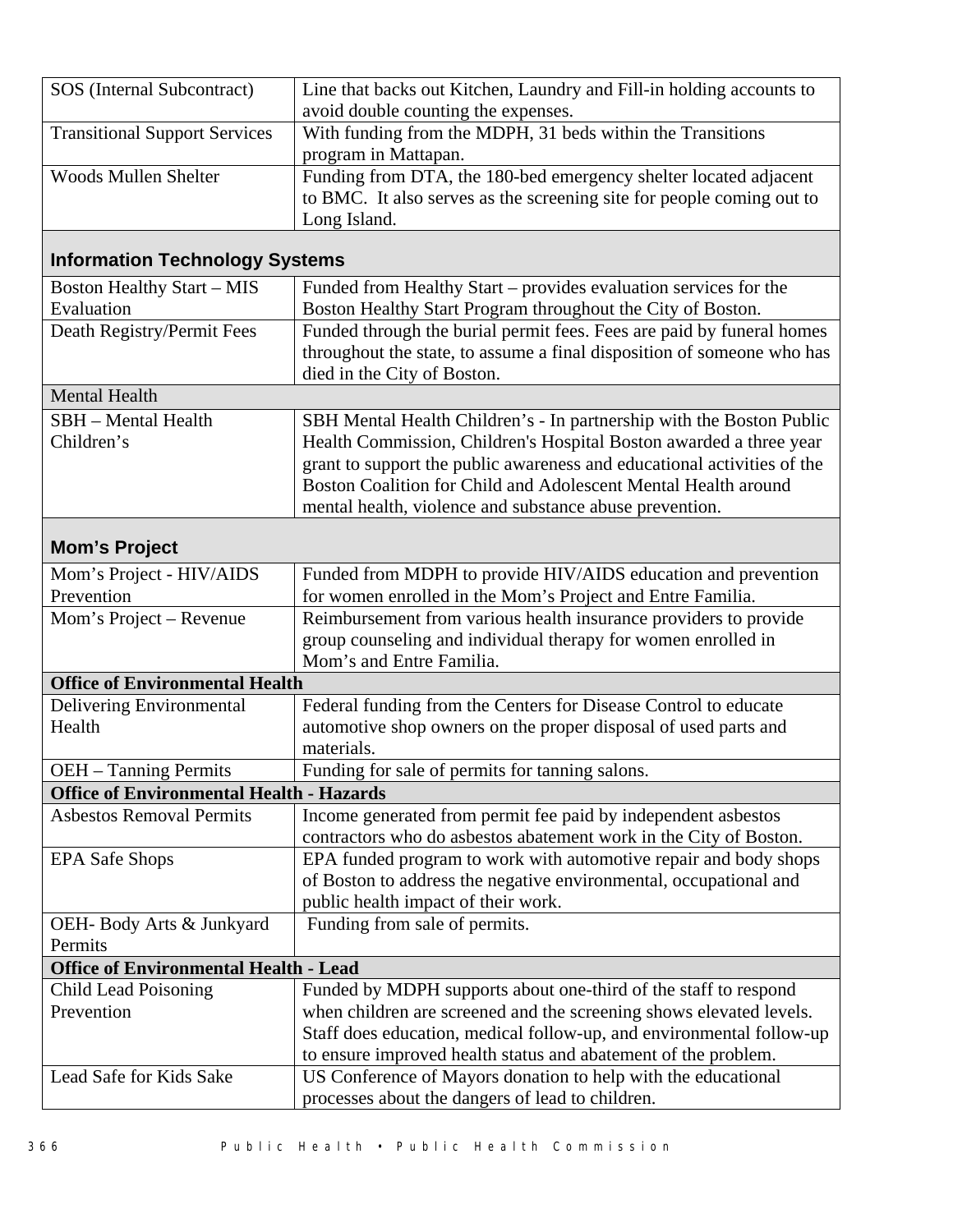| <b>PHC Communications</b>         |                                                                                                                                               |
|-----------------------------------|-----------------------------------------------------------------------------------------------------------------------------------------------|
| <b>Bioterrorism Public</b>        | Federally funded through the MDPH to develop culturally competent                                                                             |
| Information                       | risk communication plans and materials to inform and educate                                                                                  |
|                                   | residents about emergency preparedness, before during and after a                                                                             |
|                                   | public health emergency.                                                                                                                      |
| <b>CRI Public Information</b>     | Federally funded through the MDPH to develop culturally competent                                                                             |
|                                   | risk communication plans and materials to communicate the need to                                                                             |
|                                   | dispense medications to the entire population within 48 hours of the                                                                          |
|                                   | decision to do so.                                                                                                                            |
| <b>Public Health Preparedness</b> |                                                                                                                                               |
| <b>Bioterrorism Planning</b>      | Funding provided from the Federal government through DPH to                                                                                   |
|                                   | enable planning for bioterrorism and other emergency public health                                                                            |
|                                   | threats.                                                                                                                                      |
| <b>Bioterrorism Training</b>      | Funds allow staff to train for responses to bioterrorism and other                                                                            |
|                                   | emergency public health threats in a safe and appropriate manner.                                                                             |
| <b>CRI Planning</b>               | Federally funded project for the twenty one most populous cities in                                                                           |
|                                   | U.S. to develop mass dispensing plans for oral medication. The goal<br>is to dispense medications to the entire population within 48 hours of |
|                                   | the decision to do so.                                                                                                                        |
| <b>CRI</b> Training               | Funding provided to train and prepare staff to dispense oral                                                                                  |
|                                   | medication within the 48 hour critical period.                                                                                                |
| EMS - Delvalle                    | UASI funding from the Mayor's Office of Homeland Security                                                                                     |
|                                   | supports the                                                                                                                                  |
|                                   | DelValle Institute for Emergency Preparedness in providing                                                                                    |
|                                   | emergency                                                                                                                                     |
|                                   | preparedness training to public health, health care, emergency medical                                                                        |
|                                   | services and law enforcement personnel in the Metro Boston                                                                                    |
|                                   | Homeland                                                                                                                                      |
|                                   | Security Region.                                                                                                                              |
| MMRS - Program                    | Same as above – specifically to fund the Program Manager.                                                                                     |
| ontinuation                       |                                                                                                                                               |
| <b>EMS Planning</b>               | Funding to provide planning in the event of major public health                                                                               |
|                                   | emergency.                                                                                                                                    |
| <b>Public Health Planning</b>     | Public Health Planning is funded by the Mayor's Office of Homeland                                                                            |
|                                   | Security and pays for a staff person to coordinate Homeland Security                                                                          |
|                                   | activities for the public health discipline as well as related non-                                                                           |
|                                   | personnel expenses.                                                                                                                           |
| <b>REACH</b>                      |                                                                                                                                               |
| Reach 2010 MASS Connect           | Mass Connect is a one year grant awarded to the REACH coalition by                                                                            |
|                                   | the Harvard School of Public Health to assist in coalition expansion<br>and development.                                                      |
| Reach Boston 2010                 | REACH 2010 Coalition is to eliminate racial and ethnic disparities                                                                            |
|                                   | in breast and cervical cancer by creating, with the community, a                                                                              |
|                                   | culturally competent system which promotes screening, education,                                                                              |
|                                   | prevention, treatment and access to care for black women and                                                                                  |
|                                   | women of African descent in Boston.                                                                                                           |
| Reach Boston Elders 2010          | REACH Boston Elders 2010 is a federally funded program of the                                                                                 |
|                                   | CDC. It is one of 40 other REACH 2010 projects across the nation                                                                              |
|                                   | and is designed to empower African American Elder 65 and above                                                                                |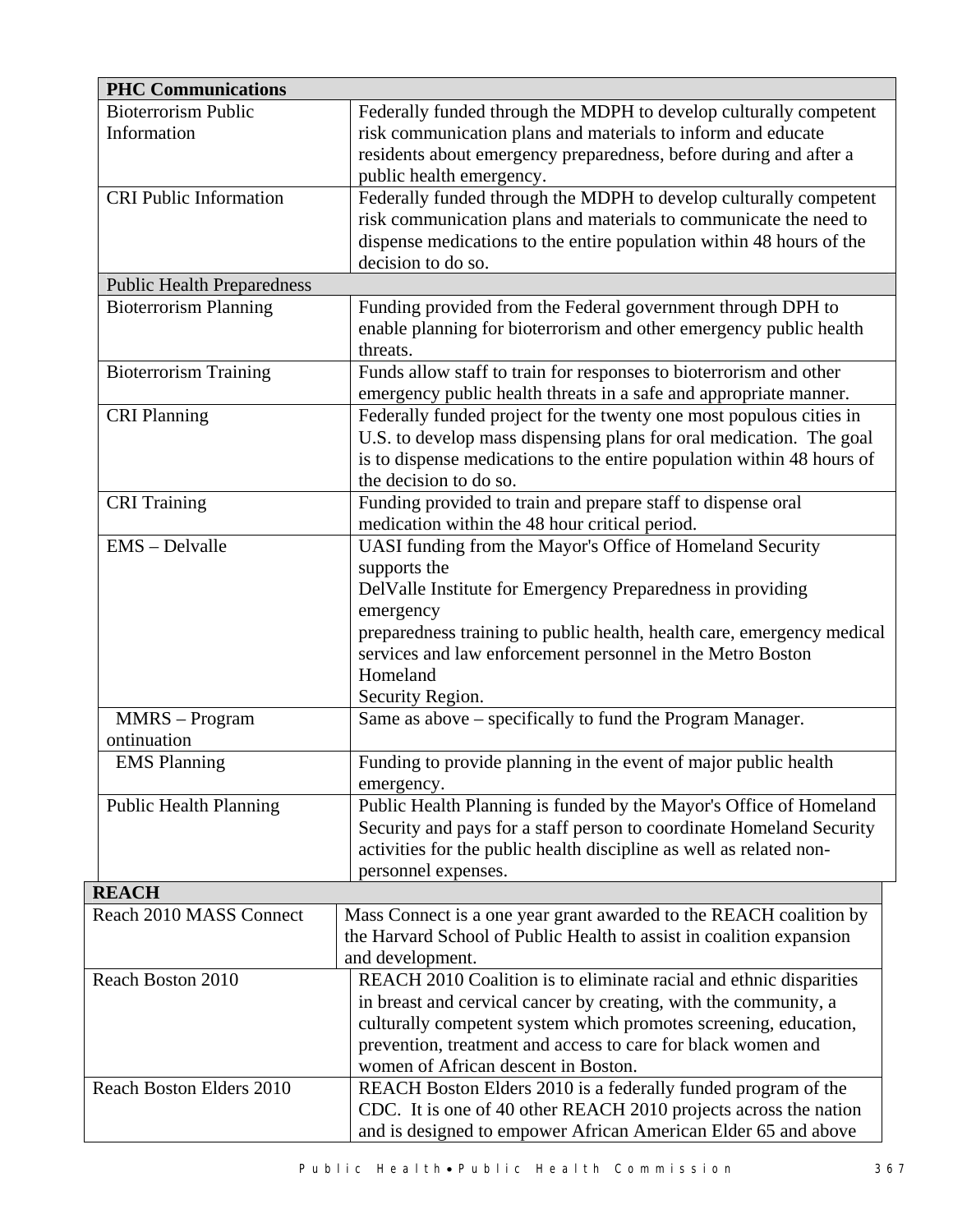|                                                  | in the area of cardiovascular disease and diabetes. The project has a<br>community focus and works to eradicate racism in the health care<br>system, provide education and training opportunities for Elders and<br>promote a more equitable health care system.                                                                        |  |  |
|--------------------------------------------------|-----------------------------------------------------------------------------------------------------------------------------------------------------------------------------------------------------------------------------------------------------------------------------------------------------------------------------------------|--|--|
| <b>REACH Elder Disparities</b>                   | The REACH Boston Elders 2010 Navigator program is a pilot<br>program, known as the Buddy Program, to pair Elders with their<br>peers, during their visit to medical appointments. Elders will learn<br>to advocate for better health outcomes during the process.                                                                       |  |  |
| <b>REACH Breast and Cervical</b><br>Cancer       | Funded by three organizations: Federally funded by the CDC<br>allowing BPHC and subcontractors to provide women's health<br>demonstration projects. Community Coalition Development funds<br>evaluation, training and outreach education. American Cancer<br>Society supports activities around coalition expansion and<br>development. |  |  |
| <b>Research</b>                                  |                                                                                                                                                                                                                                                                                                                                         |  |  |
| $RTS$ – Elderly Reach (C)                        | Funding from Federal government. Collection and evaluation of<br>program data for elder health care.                                                                                                                                                                                                                                    |  |  |
| <b>School-Based Health</b>                       |                                                                                                                                                                                                                                                                                                                                         |  |  |
| <b>Enhanced School Health</b><br><b>Services</b> | With funding from MDPH, subcontracted through the Boston Public<br>Schools, the BPHC provides public health nursing services to<br>parochial and charter schools with the emphasis on health screening.                                                                                                                                 |  |  |
| SBH-ABCD CY 2007<br>Advance                      | Funding from Action for Boston Community Development to                                                                                                                                                                                                                                                                                 |  |  |
| SBH-ABCD CY 2007 Cost                            | employ a full-time health educator to provide services at eight<br>school based health centers.                                                                                                                                                                                                                                         |  |  |
| SBH-ABCD CY 2008<br>Advance                      |                                                                                                                                                                                                                                                                                                                                         |  |  |
| SBH-ABCD CY 2008 Cost                            |                                                                                                                                                                                                                                                                                                                                         |  |  |
| <b>SBH DPH 8 Schools</b>                         | Funding from MDPH to support medical services to students<br>at school.                                                                                                                                                                                                                                                                 |  |  |
| <b>SBH-Oral Health MOA</b>                       | Funding from Boston University Dental School to support<br>dental services to students.                                                                                                                                                                                                                                                 |  |  |
| <b>School Health Programs-</b><br>Income         | Funding from third party billing.                                                                                                                                                                                                                                                                                                       |  |  |
|                                                  | <b>Substance Abuse Treatment Services</b>                                                                                                                                                                                                                                                                                               |  |  |
| Acupuncture - Income                             | Revenue from third-party payers (primarily Mass Health) for<br>acupuncture outpatient detoxification services.                                                                                                                                                                                                                          |  |  |
| Drug Free Counseling                             | Funding from MDPH for individual and group counseling, and                                                                                                                                                                                                                                                                              |  |  |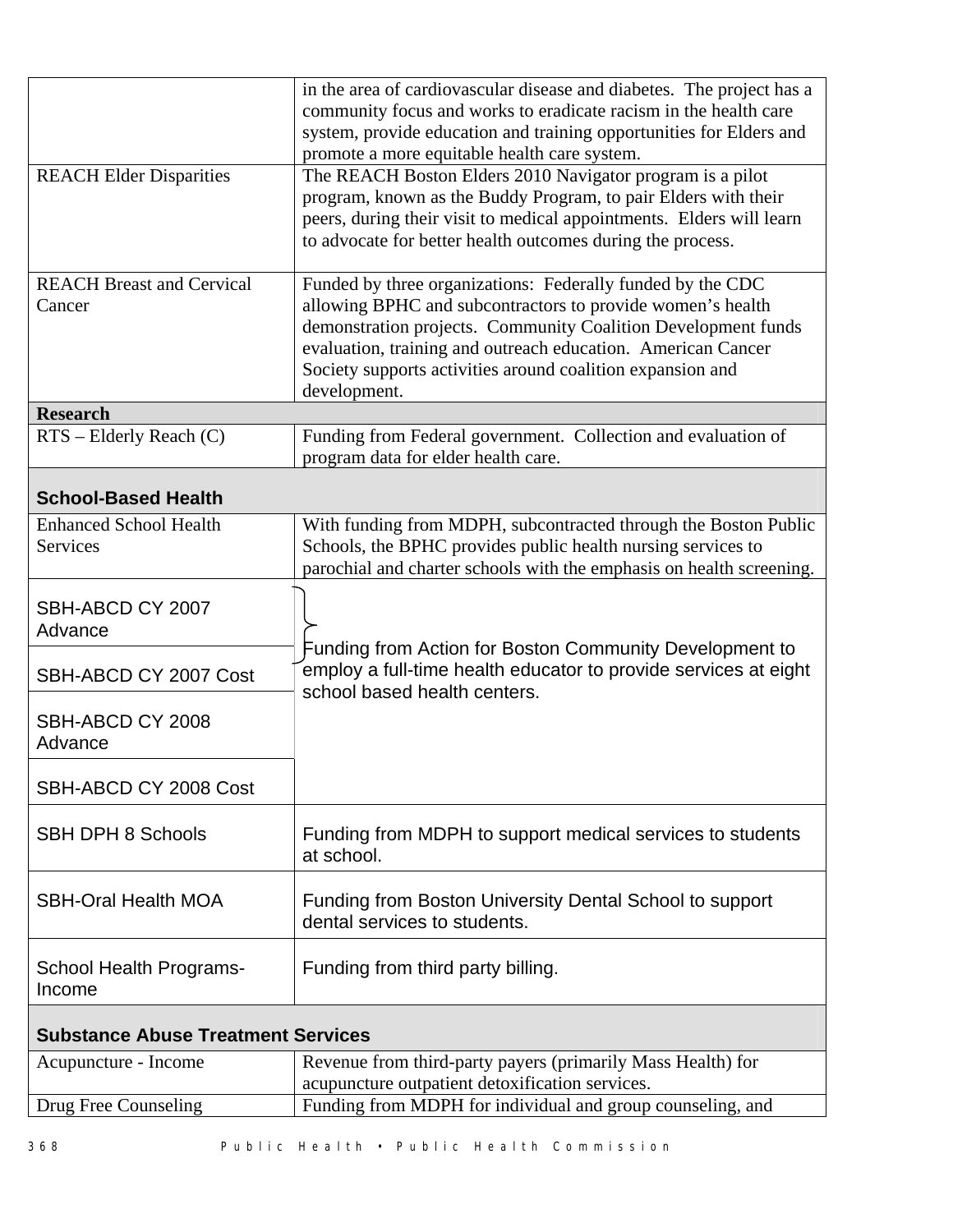| Mind and Spirit                                       | With funding from Federal SAMHSA/CSAT, offering specialized                                                                             |  |
|-------------------------------------------------------|-----------------------------------------------------------------------------------------------------------------------------------------|--|
| <b>Women and Families</b>                             |                                                                                                                                         |  |
|                                                       | Boston Medical Center and ongoing Trauma Response Training.                                                                             |  |
|                                                       | Emergency Room Violence Advocacy Intervention Program at                                                                                |  |
|                                                       | Department, as the designated managing agency for the grant,<br>awarded the Boston Public Health Commission funds to support an         |  |
|                                                       | Massachusetts, Executive Office of Public Safety. Boston Police                                                                         |  |
|                                                       | Grant was created and administered by the Commonwealth of                                                                               |  |
| <b>Shannon Grant</b>                                  | The Senator Charles E Shannon Jr Community Safety Initiative                                                                            |  |
| <b>Violence Prevention</b>                            |                                                                                                                                         |  |
|                                                       | particularly MassHealth (medicaid) members.                                                                                             |  |
|                                                       | populations in Boston with the highest smoking prevalence,                                                                              |  |
|                                                       | tobacco control interventions that focus on communities and                                                                             |  |
| Receipts<br><b>Tobacco Demonstration Projects</b>     | is used to support program supplies.<br>MDPH funded program to develop and implement innovative                                         |  |
| <b>Tobacco Control - Ordinance</b>                    | Revenue generated from permits for tobacco retailers. This income                                                                       |  |
| <b>Tobacco Control - Fines</b>                        | Revenue generated from fines for the sale of tobacco to minors.                                                                         |  |
|                                                       | education of local laws, ordinances and regulations.                                                                                    |  |
| <b>Boston Tobacco Control</b>                         | MDPH funded program to provide compliance, enforcement and                                                                              |  |
| <b>Tobacco Control</b>                                |                                                                                                                                         |  |
| Reimbursement                                         |                                                                                                                                         |  |
| TB Clinic-3rd Party                                   | Funding from billing various third party insurers excluding DPH.                                                                        |  |
|                                                       | rays and medication for the uninsured.                                                                                                  |  |
|                                                       | Reimbursements for physicians, nursing care, and visit, as well x-                                                                      |  |
| TB Clinic Fee Portion                                 | Funding from MDPH to fund the TB clinic operation.                                                                                      |  |
| <b>Tuberculosis Control</b>                           |                                                                                                                                         |  |
|                                                       | methadone detoxification services.                                                                                                      |  |
| Methadone - Income                                    | Revenue from third-party payers (primarily Mass Health) for                                                                             |  |
| <b>Substance Abuse Treatment Services (continued)</b> |                                                                                                                                         |  |
|                                                       |                                                                                                                                         |  |
|                                                       | who are uninsured.                                                                                                                      |  |
|                                                       | (MDPH) and reimbursed by unit of service for individual and group<br>counseling and daily medication dispensing (methadone) for clients |  |
| <b>Methadone Maintenance</b>                          | Funding through the Massachusetts Department of Public Health                                                                           |  |
|                                                       | incidence of HIV & Hepatitis infections among injecting drug users.                                                                     |  |
|                                                       | needles for clean needles. The goal of this initiative is to reduce the                                                                 |  |
|                                                       | treatment and provides for the safe exchange/disposal of dirty                                                                          |  |
|                                                       | activities that connect active drug injecting drug users with                                                                           |  |
| <b>Enhanced Needle Exchange</b>                       | Unit based billing contract from DPH that funds harm reduction                                                                          |  |
|                                                       | free counseling services.                                                                                                               |  |
| Drug Free - Income                                    | provided) for clients who are uninsured.<br>Revenue from third-party payers (primarily Mass Health) for drug                            |  |
|                                                       | assessment, case management and central intake (no medication                                                                           |  |
|                                                       |                                                                                                                                         |  |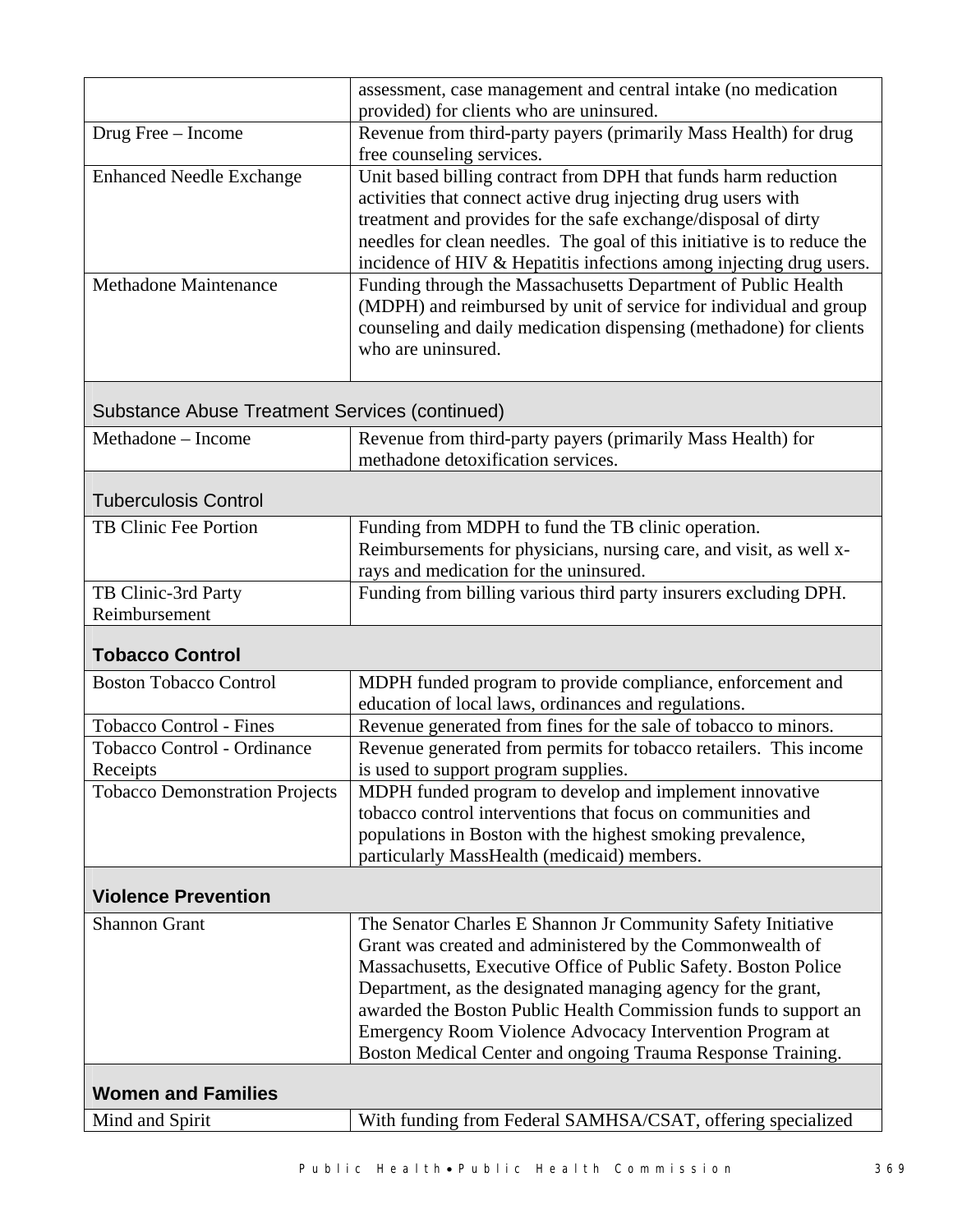| interventions in the treatment of women in substance abuse recovery                              |
|--------------------------------------------------------------------------------------------------|
| focusing on stress reduction and spiritual development.                                          |
| Staff Training-Retention (STAR) Funding from Federal government. To improve client access to and |
| retention at various substance abuse treatment programs.                                         |

## **Youth to Health Careers/BAHEC**

| 21st Century                        | Funded from Boston Centers for Youth & Families. Funds after          |
|-------------------------------------|-----------------------------------------------------------------------|
|                                     | school and summer programs and activities for 75 students from 5      |
|                                     | high schools.                                                         |
| <b>BAHEC</b> - Miscellaneous Income | Funded by registration fees of MIT and sale of video series.          |
| <b>BAHEC</b> Administration         | Funding from Statewide AHEC through UMass/Medical Center to           |
|                                     | support a portion of the Program Director's salary and infrastructure |
|                                     | costs.                                                                |
| <b>BAHEC Kaplan College Prep.</b>   | Funded by the Tomforhde Foundation to support SAT prep for High       |
| Program                             | School juniors and seniors.                                           |
| <b>BAHEC Student Stipends</b>       | Funded through private donations to support summer high school        |
|                                     | internship program.                                                   |
| <b>BAHEC Youth Advisory Board</b>   | Best practice award for Teen Programming - Honoring Outstanding       |
|                                     | After-School Programs as selected by Boston teens.                    |
| <b>Commonwealth Medicine</b>        | A program to introduce 10-20 high school students to                  |
|                                     | interdisciplinary careers in community health centers.                |
| MAP/Medical Interpreter             | Funded by contract from UMASS Medical School to provide               |
| Training (BAHEC)                    | advanced skill programs for bilingual staff working with              |
|                                     | MassHealth members at hospitals, community health centers and         |
|                                     | other health care facilities.                                         |
| Model State Supported AHEC          | Subcontracted to Boston University AHEC for preceptor training for    |
|                                     | medical students and provision of health education and health         |
|                                     | careers education with high school students.                          |
| New England AIDS Education          | Funded by New England AIDS Education and Training Center              |
| and Training                        | (NEAETC) to provide the 23rd annual "Oral Health HIV                  |
|                                     | Symposium" for oral health providers.                                 |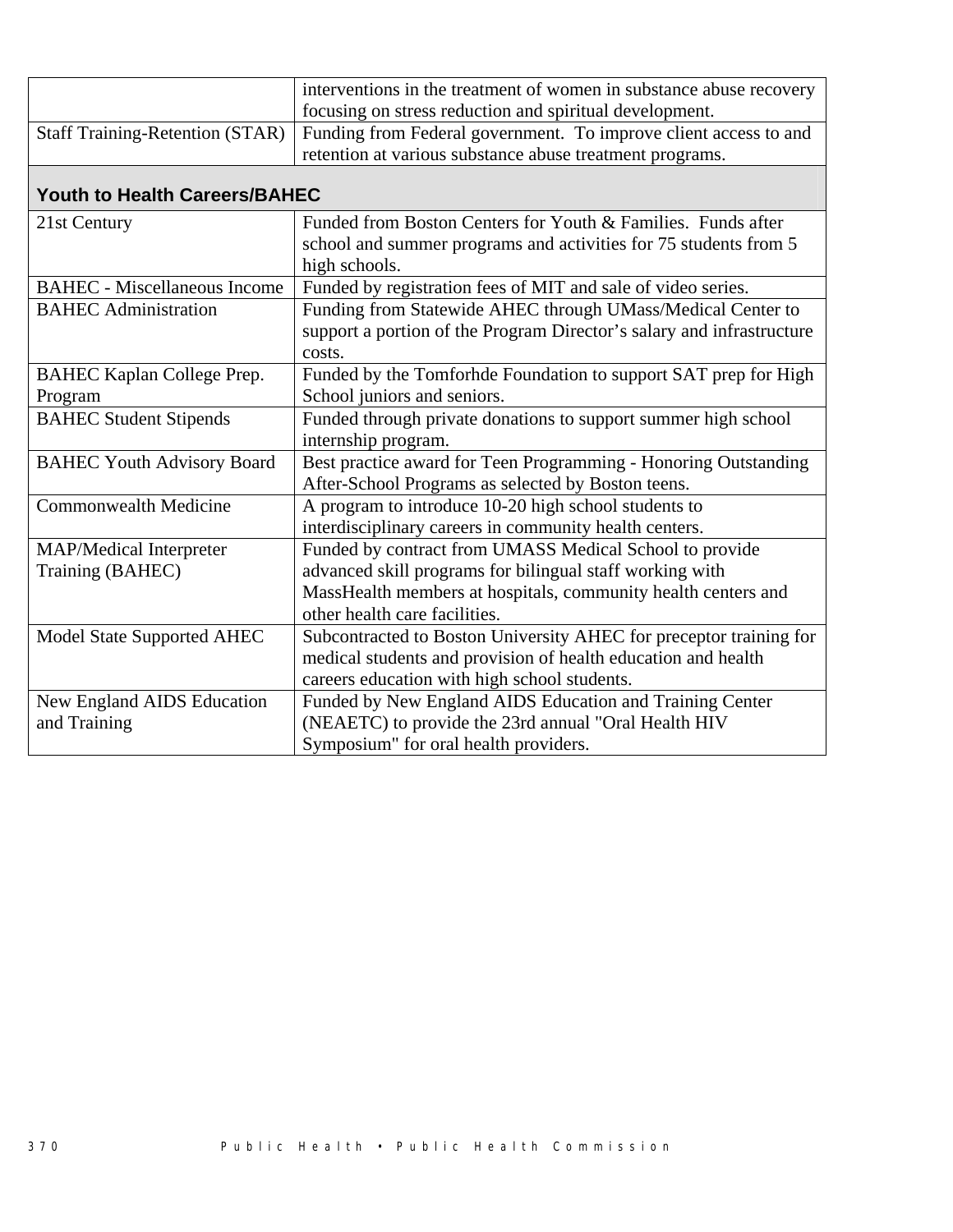## Public Health Commission Capital Budget

### *Overview*

Capital investment in the facilities used by the Public Health Commission improves service delivery and supports the mission of the Public Health Commission: to better administer and enhance public health services provided by the City.

## *FY08 Major Initiatives*

- Long Island will host Camp Harborview, operated by the Boys & Girls Clubs, for the first time this year and the capital plan includes substantial improvements and repairs for the island. Improvements include repairing the water tank, updating the water distribution system, repairing the Morris, Administration, Richards, Tobin and Nichols buildings, patching the roads on the island, and bridge repairs (completed under Department of Neighborhood Development capital projects.).
- Engineering and design work will continue in anticipation of structural repairs to the parking garage at Northampton Square.

| Capital Budget Expenditures |                         | Total Actual '05 | Total Actual '06 |                | <b>Estimated '07  Total Projected '08</b> |
|-----------------------------|-------------------------|------------------|------------------|----------------|-------------------------------------------|
|                             | <b>Total Department</b> | 3,311,663        | 3,395,675        | <i>275.000</i> | 450,000                                   |
|                             |                         |                  |                  |                |                                           |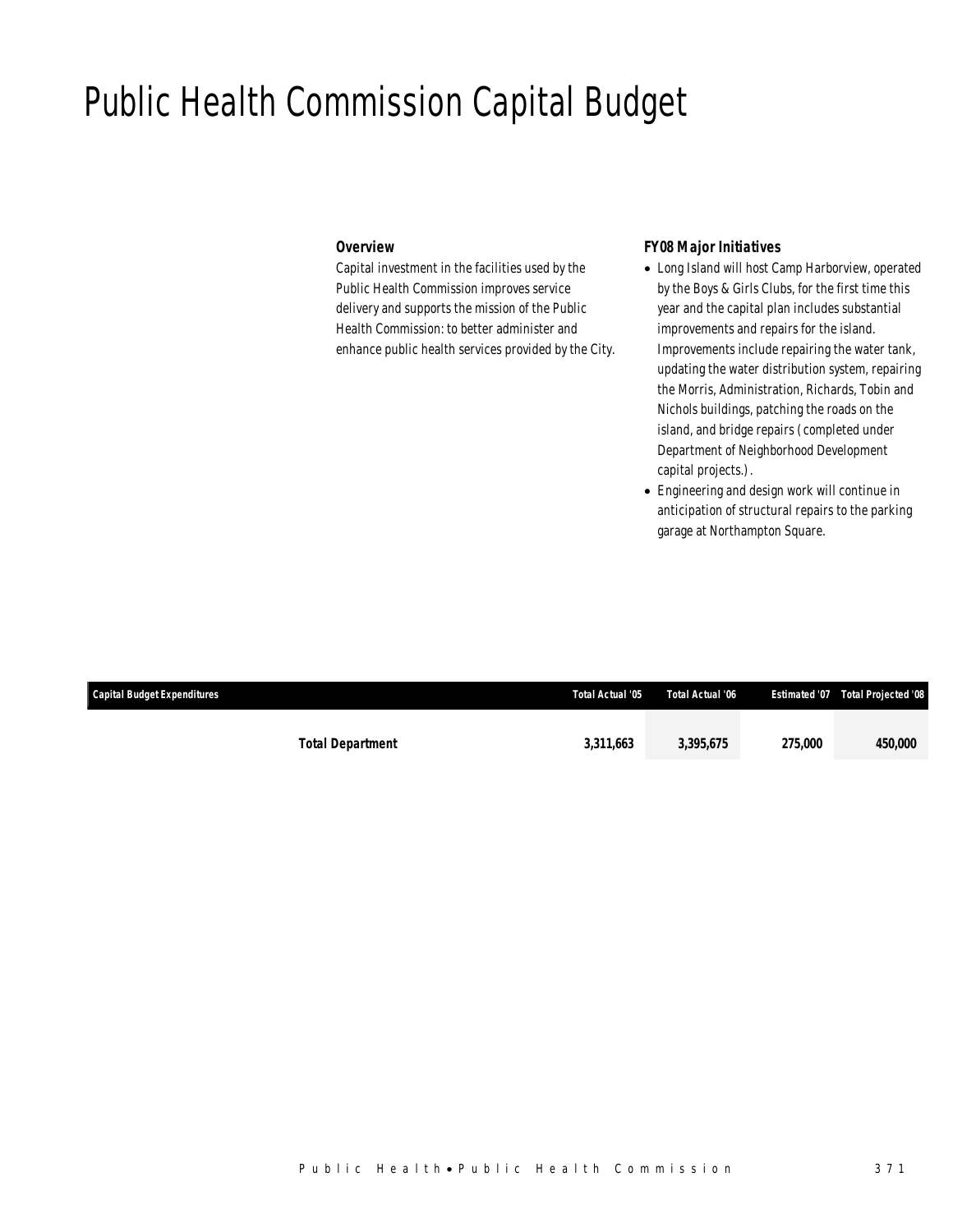## Public Health Commission Project Profiles

## *CRITICAL FACILITY REPAIRS FY07*

## *Project Mission*

Critical repair for PHC facilities located at Northhampton Square, Albany Street, and Long Island. *Managing Department,* Public Health Commission *Status,* Ongoing Program *Location,* Citywide

| <b>Authorizations</b>                    |          |                  |             |             |          |
|------------------------------------------|----------|------------------|-------------|-------------|----------|
|                                          |          |                  |             | Non Capital |          |
| Source                                   | Existing | FY <sub>08</sub> | Future      | Fund        | Total    |
| City Capital                             | 250,000  | 0                | 0           | $\Omega$    | 250,000  |
| Grants/Other                             | 0        | 0                | 0           |             | U        |
| Total                                    | 250,000  | 0                | $\mathbf 0$ | 0           | 250,000  |
| <b>Expenditures (Actual and Planned)</b> |          |                  |             |             |          |
|                                          | Thru     |                  |             |             |          |
| Source                                   | 6/30/06  | FY <sub>07</sub> | <b>FY08</b> | FY09-12     | Total    |
| City Capital                             | 0        | 250,000          | 0           | $\Omega$    | 250,000  |
| Grants/Other                             | 0        | 0                | 0           | 0           | $\left($ |
| Total                                    | 0        | 250,000          | $\mathbf 0$ | 0           | 250,000  |

### *CRITICAL FACILITY REPAIRS FY08*

*Project Mission* 

Critical repair for PHC facilities located at Northampton Square, Albany Street, and Long Island. *Managing Department,* Public Health Commission *Status,* New Project *Location,* Citywide

| <b>Authorizations</b>                    |                  |         |                  |             |         |
|------------------------------------------|------------------|---------|------------------|-------------|---------|
|                                          |                  |         |                  | Non Capital |         |
| Source                                   | Existing         | FY08    | <b>Future</b>    | Fund        | Total   |
| City Capital                             | $\left( \right)$ | 250,000 | $\left( \right)$ | 0           | 250,000 |
| Grants/Other                             |                  |         |                  |             |         |
| Total                                    | 0                | 250,000 | 0                | 0           | 250,000 |
| <b>Expenditures (Actual and Planned)</b> |                  |         |                  |             |         |

|              | Thru    |             |                  |         |         |
|--------------|---------|-------------|------------------|---------|---------|
| Source       | 6/30/06 | <b>FY07</b> | FY <sub>08</sub> | FY09-12 | Total   |
| City Capital |         |             | 250,000          |         | 250,000 |
| Grants/Other |         |             |                  |         |         |
| Total        |         |             | 250,000          |         | 250,000 |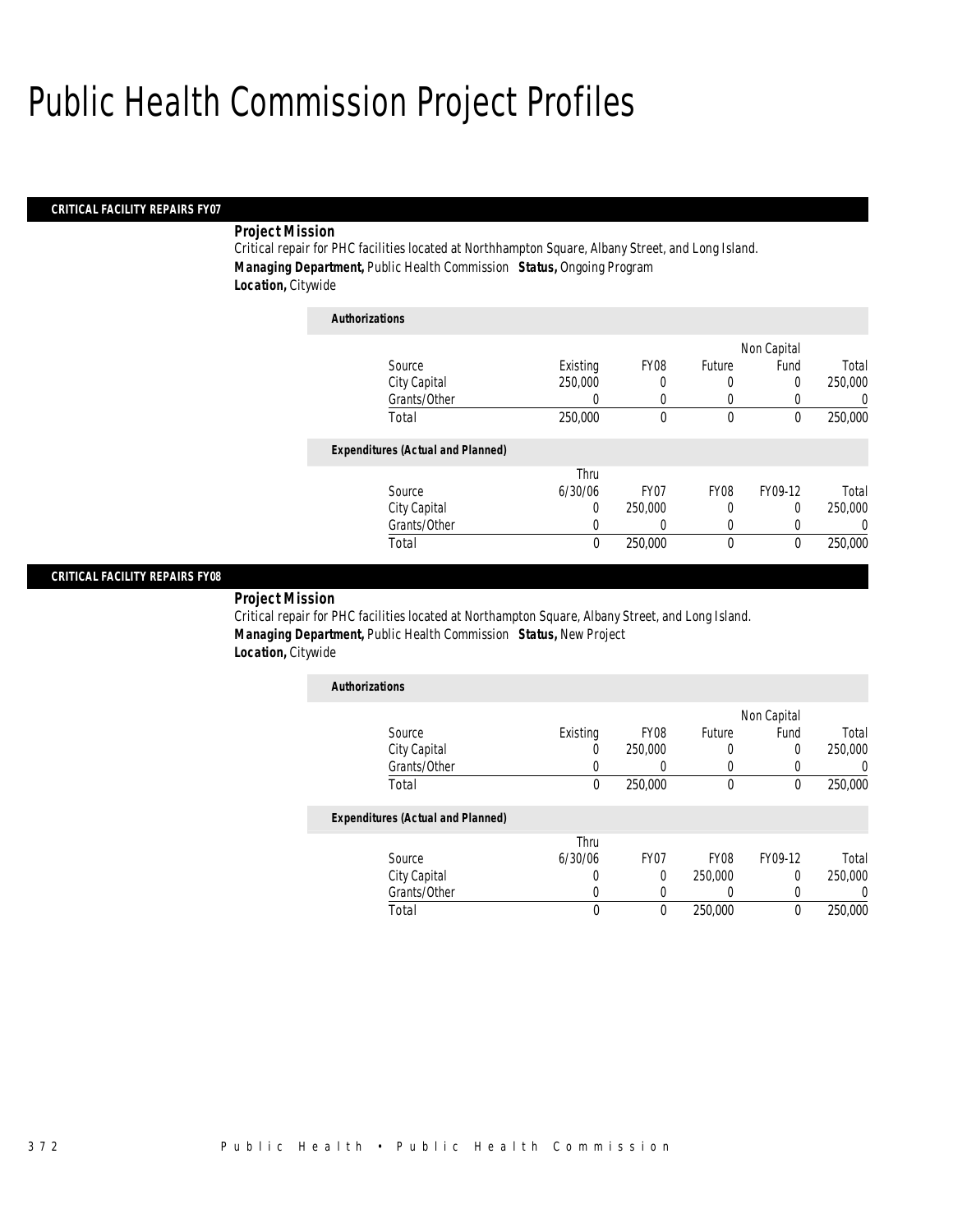## Public Health Commission Project Profiles

## *MCGILLVARY BASEMENT SETTLEMENT*

*Project Mission* 

Modifications needed to protect utilities and rebuild walls. *Managing Department,* Construction Management *Status,* In Design *Location,* Long Island

| <b>Authorizations</b>                    |              |                  |          |             |        |
|------------------------------------------|--------------|------------------|----------|-------------|--------|
|                                          |              |                  |          | Non Capital |        |
| Source                                   | Existing     | FY <sub>08</sub> | Future   | Fund        | Total  |
| City Capital                             | 96.000       | 0                | 0        | 0           | 96,000 |
| Grants/Other                             | 0            | $\Omega$         | $\left($ |             | 0      |
| Total                                    | 96,000       | $\theta$         | 0        | 0           | 96,000 |
| <b>Expenditures (Actual and Planned)</b> |              |                  |          |             |        |
|                                          | Thru         |                  |          |             |        |
| Source                                   | 6/30/06      | FY07             | FY08     | FY09-12     | Total  |
| City Capital                             | 0            | 0                | $\Omega$ | 96,000      | 96,000 |
| Grants/Other                             | 0            | $\Omega$         | 0        |             | 0      |
| Total                                    | $\mathbf{0}$ | $\theta$         | 0        | 96,000      | 96,000 |
|                                          |              |                  |          |             |        |

### *NORTHAMPTON SQUARE PARKING GARAGE*

*Project Mission* 

Corbel repair/replacement, repair concrete walls and columns, repair concrete slab and ceiling, tee beam repair, paint and clean lower and second level walls and ceiling, clean columns, temporary protection of pipes and conduits. *Managing Department,* Construction Management *Status,* In Design *Location,* South End

| <b>Authorizations</b> |                                          |          |                  |             |                |           |
|-----------------------|------------------------------------------|----------|------------------|-------------|----------------|-----------|
|                       |                                          |          |                  |             | Non Capital    |           |
| Source                |                                          | Existing | FY08             | Future      | Fund           | Total     |
|                       | City Capital                             | 500,000  | 0                | 4,800,000   | $\overline{0}$ | 5,300,000 |
|                       | Grants/Other                             |          |                  |             |                | 0         |
| Total                 |                                          | 500,000  | 0                | 4.800.000   | 0              | 5,300,000 |
|                       | <b>Expenditures (Actual and Planned)</b> |          |                  |             |                |           |
|                       |                                          | Thru     |                  |             |                |           |
| Source                |                                          | 6/30/06  | FY <sub>07</sub> | <b>FY08</b> | FY09-12        | Total     |
|                       | City Capital                             | $\Omega$ | 25,000           | 200,000     | 5,075,000      | 5,300,000 |
|                       | Grants/Other                             | 0        | 0                |             |                | 0         |
| Total                 |                                          | 0        | 25,000           | 200,000     | 5,075,000      | 5,300,000 |